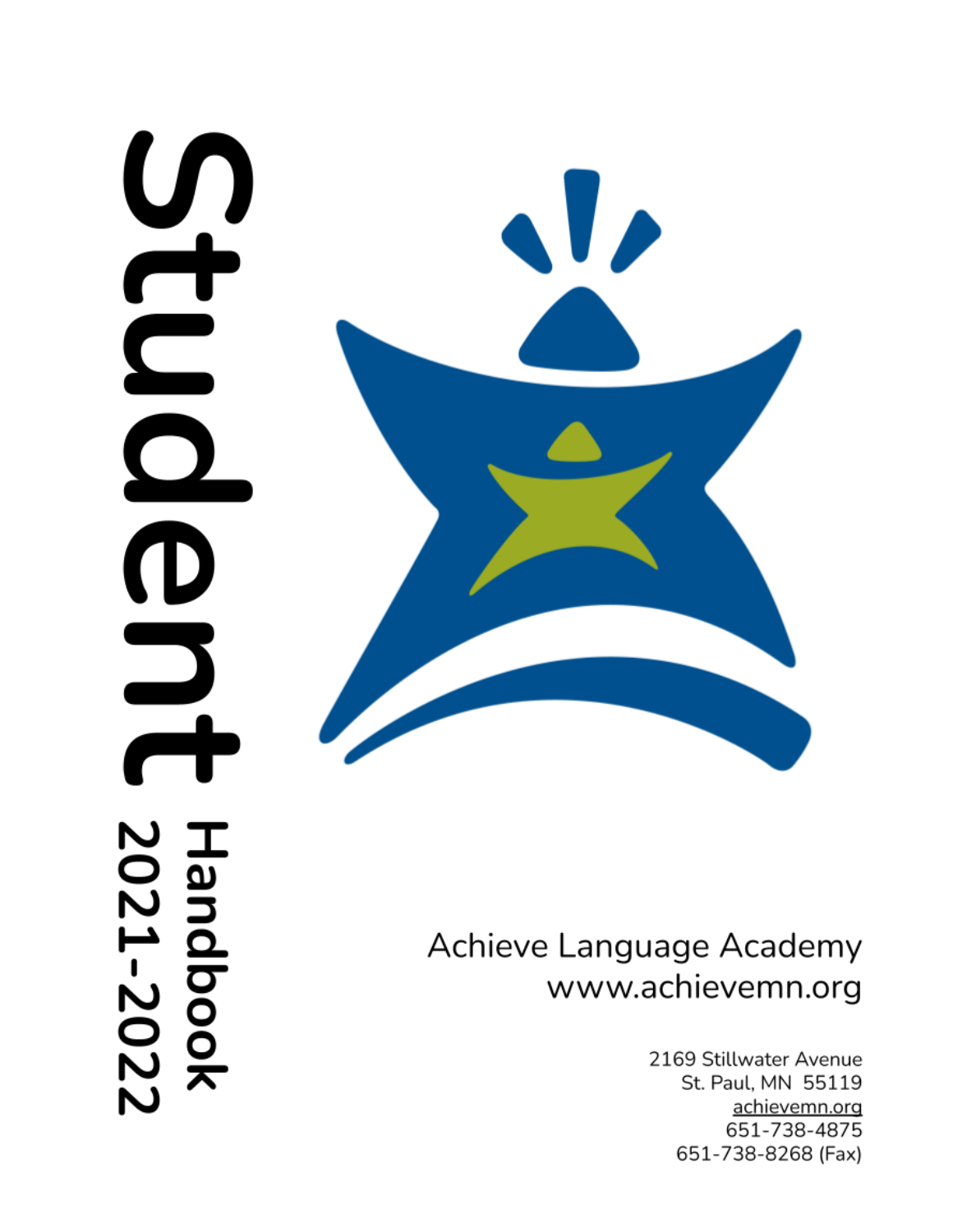# **Table of Contents**

| Welcome                                                       | 2              |
|---------------------------------------------------------------|----------------|
| <b>Our Mission</b>                                            | $\overline{2}$ |
| Our Philosophy                                                | 2              |
| Work - Respect - Belong                                       | 2              |
| <b>General Information</b>                                    | 3              |
| School Hours                                                  | 3              |
| <b>Extended Care</b>                                          | 3              |
| <b>Field Trip Procedures</b>                                  | 3              |
| Complaints                                                    | 3              |
| Lost and Found                                                | 4              |
| Student to student sales and<br><b>Fundraising Activities</b> | 4              |
| <b>Attendance</b>                                             | 4              |
| Absences and Tardies                                          | 4              |
| Students leaving/entering the<br>building                     | 4              |
| Truancy and Educational<br>Neglect                            | 5              |
| <b>Absences and School Work</b>                               | 5              |
| Communication                                                 | 5              |
| Communicating with Your<br>Child's Teacher                    | 5              |
| Telephones-Student use                                        | 6              |
| <b>Student Cell Phones</b>                                    | 6              |
| <b>Family Involvement</b>                                     | 6              |
| <b>School Visitors</b>                                        | 6              |

|   | Volunteering                                       | 7  |
|---|----------------------------------------------------|----|
| 2 |                                                    |    |
| 2 | <b>School Sponsored Fundraising</b><br>Initiatives | 7  |
| 2 | <b>Application Process</b>                         | 7  |
| 2 | <b>Behavior and Discipline</b>                     | 8  |
| з | <b>School Behavior Expectations</b><br>8           |    |
| 3 | Responsive Classroom                               | 8  |
| 3 |                                                    |    |
| 3 | Discipline and Student Code<br>of Conduct          | 9  |
| 3 | <b>Student and Locker Searches</b>                 |    |
| 4 | 10                                                 |    |
|   | Personal Equipment                                 | 10 |
| 4 | Trespassing on School                              |    |
| 4 | Grounds                                            | 10 |
| 4 | Weapon Possession and<br>Distribution              | 10 |
| 4 | <b>Harassment and Violence</b><br>Prohibition      | 11 |
| 5 | <b>Bullying</b>                                    | 11 |
| 5 | <b>Transportation</b>                              | 12 |
| 5 | Dropping-off and Picking-up<br><b>Students</b>     | 12 |
| 5 | <b>School Transportation</b>                       | 12 |
| 6 | Walkers                                            | 13 |
| 6 | <b>Bicycle Safety Guidelines</b>                   | 13 |
| 6 | Dress Code for School                              | 13 |
|   | <b>Food and Nutrition</b>                          | 14 |

| Volunteering                                         | 7  | Lunch and Breakfast                                             | 14 |
|------------------------------------------------------|----|-----------------------------------------------------------------|----|
| <b>School Sponsored Fundraising</b><br>Initiatives   | 7  | <b>Bringing Food and Drink</b>                                  | 14 |
| <b>Ilication Process</b>                             | 7  | <b>Academic Information</b>                                     | 15 |
| avior and Discipline                                 | 8  | <b>Curriculum and Student</b><br>Evaluation                     | 15 |
| <b>School Behavior Expectations</b><br>8             |    | Homework                                                        | 15 |
| <b>Responsive Classroom</b>                          | 8  | <b>Computer Network and</b><br><b>Internet Guidelines</b>       | 16 |
| Discipline and Student Code                          |    | <b>Report Cards</b>                                             | 16 |
| of Conduct                                           | 9  | <b>Student Records</b>                                          | 16 |
| <b>Student and Locker Searches</b><br>10             |    | <b>Promotion and Retention</b>                                  | 17 |
| Personal Equipment                                   | 10 | <b>Health and Safety information 17</b>                         |    |
| Trespassing on School<br>Grounds                     | 10 | Medications at School                                           | 17 |
|                                                      |    | Injuries or Illness at school                                   | 17 |
| <b>Weapon Possession and</b><br><b>Distribution</b>  | 10 | Communicable Diseases                                           | 18 |
| Harassment and Violence                              |    | <b>Tobacco</b>                                                  | 18 |
| Prohibition                                          | 11 | <b>Controlled Substances and</b><br>Alcohol                     | 18 |
| <b>Bullying</b>                                      | 11 |                                                                 |    |
| <b>nsportation</b>                                   | 12 | <b>Child Abuse and Neglect</b>                                  | 18 |
| Dropping-off and Picking-up<br>12<br><b>Students</b> |    | <b>Emergency Information</b><br><b>Emergency School Closing</b> | 18 |
| <b>School Transportation</b>                         | 12 | Announcements                                                   |    |
| Walkers                                              | 13 | Safety Drills - Crisis<br>management plan                       | 19 |
| <b>Bicycle Safety Guidelines</b>                     | 13 | <b>Student Handbook Sign-off</b><br>Sheet<br>20                 |    |
| Dress Code for School                                | 13 |                                                                 |    |
|                                                      |    |                                                                 |    |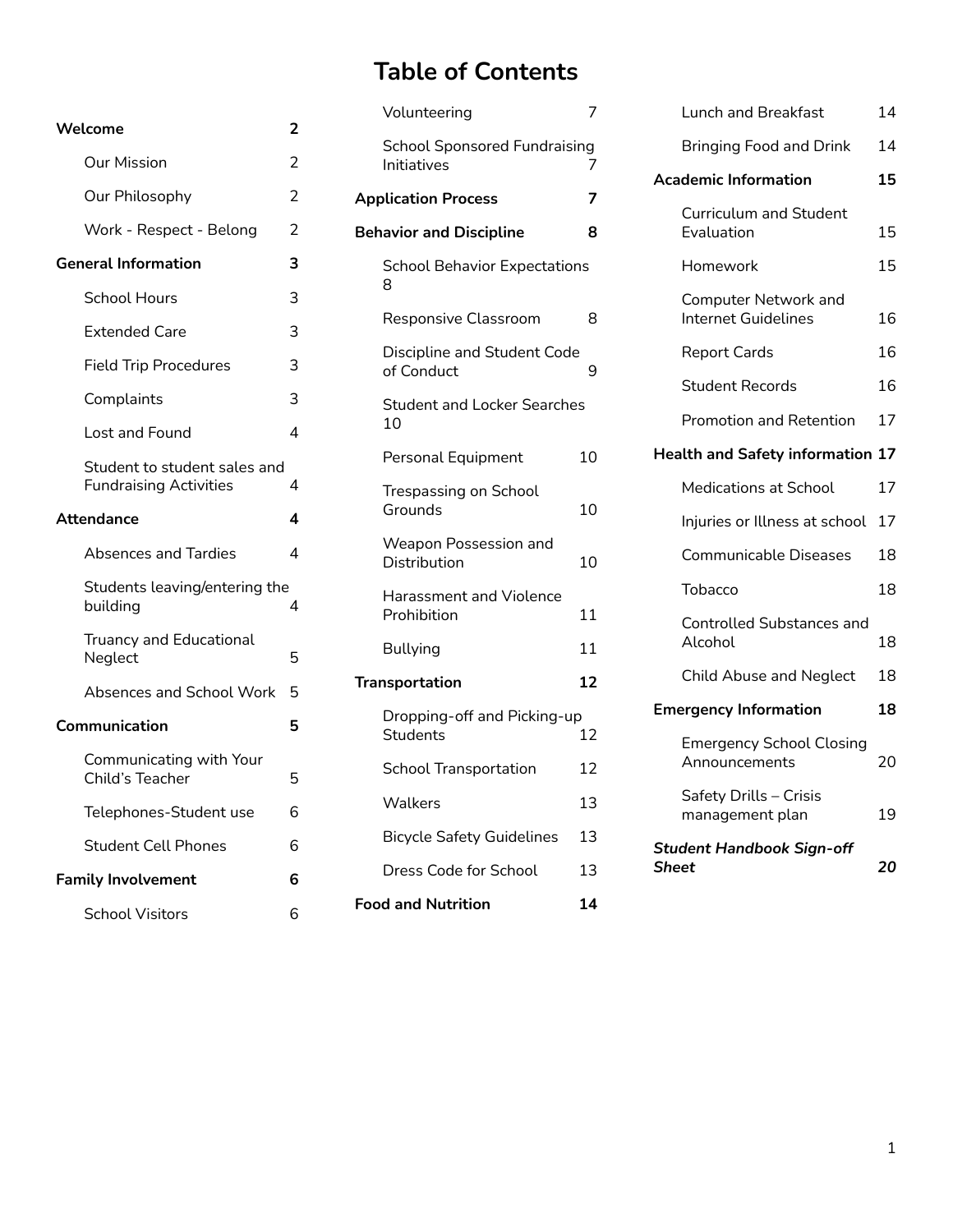# **WELCOME**

<span id="page-2-0"></span>

Welcome to Achieve Language Academy! We are glad that you have chosen Achieve for your child's education. We hope this will be a rewarding and enjoyable year for everyone in your family. As a Minnesota public charter school, it is our responsibility to follow all rules and regulations that apply to all state public schools.

This handbook has been prepared to share information about our school and our policies and procedures with you. This handbook is only a starting place for two-way communication between the school and your home. Please keep it in a handy place for easy reference. Please sit down with your

child and review the information. When you have finished, please locate the Parent/Child Sign-Off form at the back of this handbook. The form should be signed and returned to the students' homeroom teacher by October 1 of the school year. Your signatures acknowledge that you have received the handbook and agree to the policies and procedures included.

# **OUR MISSION**

<span id="page-2-1"></span>*The mission of Achieve Language Academy is to provide a rigorous, standards-based, data-driven, best practices educational program for students in grades Pre-K through 8. Achieve educates the whole child in a safe environment that values diversity and promotes the Hmong and Spanish languages and cultures.*

# **OUR PHILOSOPHY**

- <span id="page-2-2"></span>o Learner success is based on a partnership where:
	- o Teachers facilitate
	- o Learners participate
	- o Families engage
- o Proficiency in either Hmong or Spanish will prepare our learners to thrive in a diverse society.
- o Small learning communities create a welcoming, safe, and nurturing environment.
- o Learning is centered in the classroom.
- o Achieve focuses on the whole learner:
	- o Emotional health
	- o Social development
	- o Academic achievement
- o A culturally diverse student population enriches each learner's experience
- o Achieve continues to improve through the active participation of:
	- o Learners
	- o Families
	- o Community
	- o Staff
	- o School Board
- o Teachers working in learning teams ensures the success of all learners
- o Achieve strives for academic success by:
	- o Using standards-based curricula
	- o Making data driven decisions in planning for each student
	- o Using best instructional practice

# **WORK - RESPECT - BELONG**

### <span id="page-2-3"></span>**At Achieve, we:**

- **WORK** cooperatively with other students of various racial and cultural backgrounds and toward personal high academic goals;
- **RESPECT** each individual's uniqueness, cultural heritage, and opinions and ideas;
- **BELONG** to and actively participate in the Achieve community and serve to better our neighborhood, city, and society.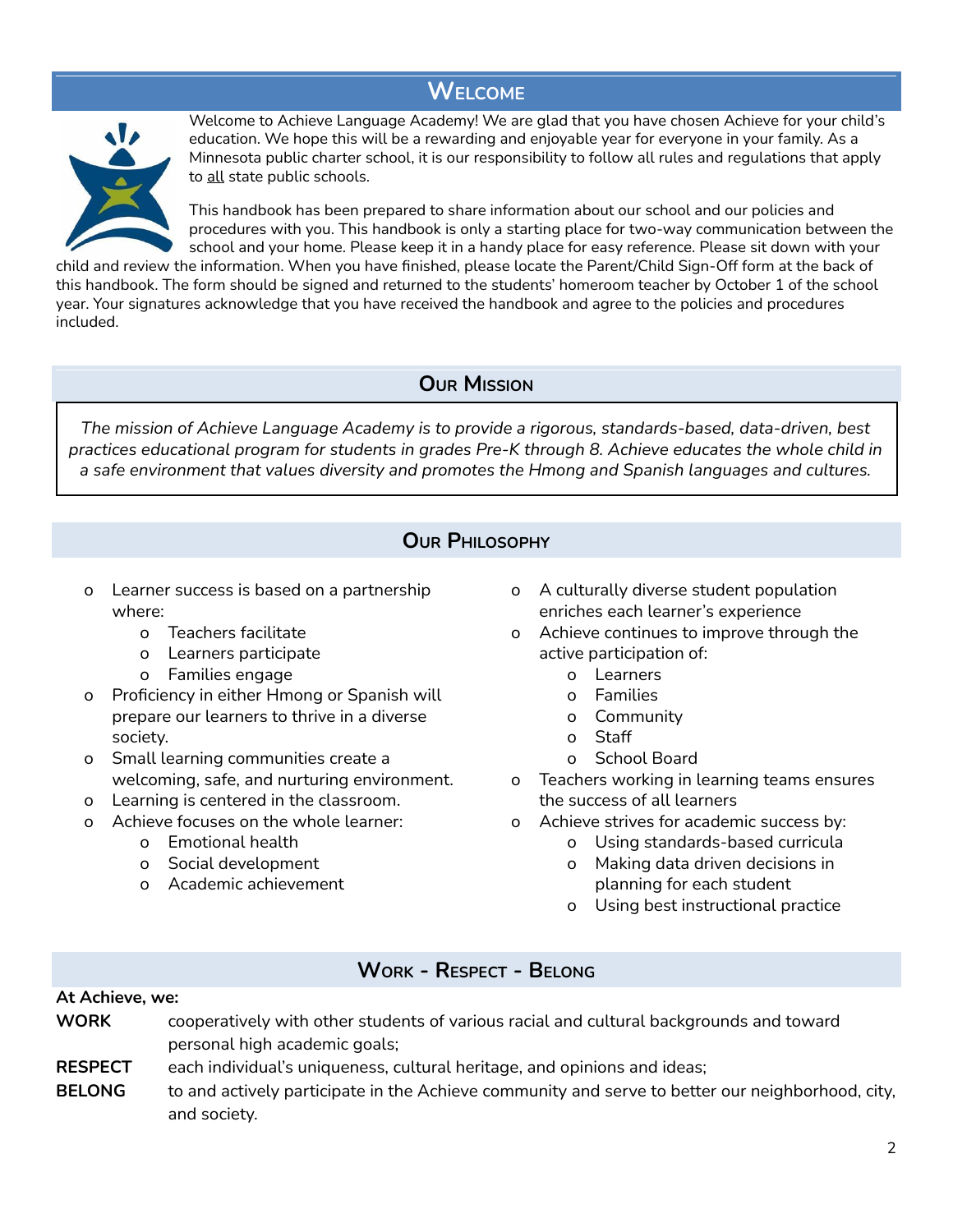### **SCHOOL HOURS**

<span id="page-3-1"></span><span id="page-3-0"></span>

| <b>School Day</b>          | 7:45 am to 2:35 pm     |
|----------------------------|------------------------|
| <b>School Office Hours</b> | $7:15$ am to $3:45$ pm |
| <b>Extended Care hours</b> | 6:45 am to 7:25 am     |

Doors to the school are open to walkers and students that are dropped off by parents at 7:25 am Only those students that are registered for the extended childcare program, ride the school van, or have permission from one of the teaching staff and in a supervised activity are allowed in the building prior to 7:25 am or after 2:45 pm. Breakfast is served from 7:25 am to 7:55 am.

### **EXTENDED CARE**

<span id="page-3-2"></span>Achieve Care is our on-site fee for service school age childcare program. Childcare is offered on site before school for students attending Achieve. The hours are 6:45 am until school starts. Please call the school office for more information. *(Note: Ramsey County will provide child care assistance to qualifying families who complete the appropriate forms.)*

### **FIELD TRIP PROCEDURES**

<span id="page-3-3"></span>Our classrooms are involved in one or more field trips during the school year. These trips are outings facilitated by Achieve to complement learning at locations outside the school such as museums or zoos. Students are able to walk to some locations, but often transportation is provided on a school activity bus. Teachers and chaperones supervise the students on the buses and during the field trip.

Parent/guardian permission is required for student participation on field trips. A permission slip for all field trips is included in the registration packet. There are also times when an additional permission form may be sent out just before a special field trip. Please sign and return when needed. **We must have a signed permission slip on file before any trip for a student to participate.** Students will not be able to attend any field trips unless a permission slip is on file.

Parents, grandparents and guardians are often encouraged to help on field trip outings as chaperones. Watch for information on the field trips and opportunities to help out. This is a fun way to get involved!

There may be a small fee to help defray the cost of field trips. If a field trip will take place during lunchtime, students may bring a lunch from home or purchase a sack lunch provided by the school. Students who received free or reduced-price lunch will have a lunch provided for them as they would on a normal school day.

### **COMPLAINTS**

<span id="page-3-4"></span>The school takes all concerns or complaints by students, employees, parents or other persons seriously. School Board Policy 103 details the Complaint policy and procedures followed by Achieve Language Academy.

Students, parents, employees or other persons may report concerns or complaints to the school. While a report may be made orally, written reports are necessary. Any employee receiving a complaint shall advise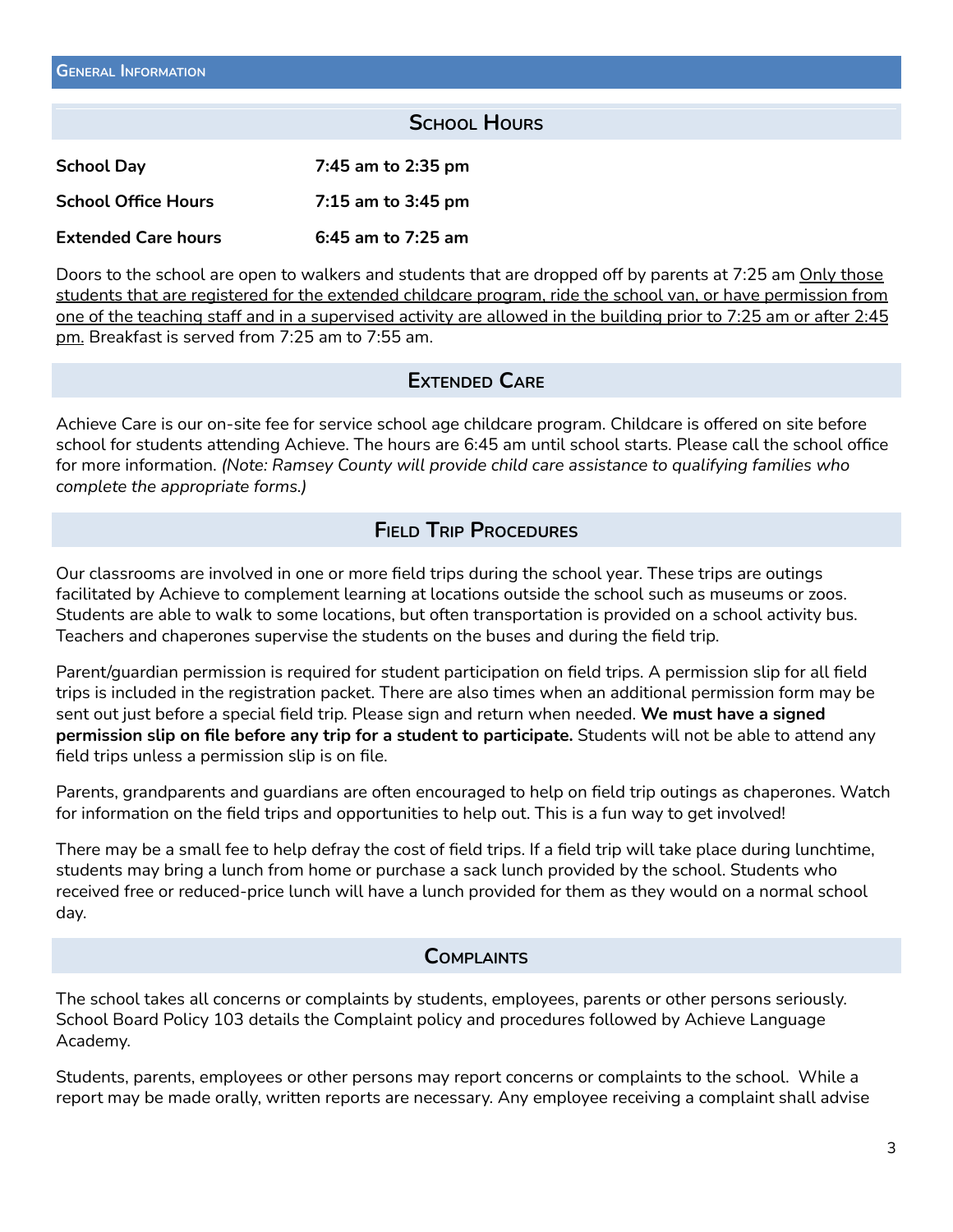the Executive Director of the receipt of the complaint. The Executive Director shall make an initial determination as to how to proceed.

The Executive Director shall respond in writing to the complaining party concerning the outcome of the investigation or follow-up, including any appropriate action or corrective measure that was taken. The response to the complaining party shall be consistent with the rights of others pursuant to the applicable provisions of Minn. Stat. Ch. 13 (Minnesota Government Data Practices Act) or other law.

<span id="page-4-0"></span>Anonymous complaints will only be acted upon if enough information is provided to allow for follow up.

# **LOST AND FOUND**

A lost and found box is kept in the Commons Area for lost clothing (smaller or more valuable items are kept in the office). Parents/guardians and students should label possessions, especially books, lunch boxes, coats, sweaters and backpacks. Each teacher may also have a lost and found box in his/her room.

# **STUDENT TO STUDENT SALES AND FUNDRAISING ACTIVITIES**

<span id="page-4-1"></span>Students are not allowed to advertise and/or sell any items to students during the school day. Under no circumstances is fundraising to be undertaken without the written consent of the Executive Director nor should any outside fundraising items, including candy/soda, be brought into the school for the purpose of sale.

### <span id="page-4-3"></span><span id="page-4-2"></span>**ATTENDANCE**

# **ABSENCES AND TARDIES**

Students should be in school every day. Please contact the school office before 7:45 am at (651) 738-4875 if your child will be tardy or absent. When you call, please provide your name, your child's name, their teacher's name, and the reason your child cannot be at school. If your child will come to school late, include what time they will arrive. When your child returns to school after an absence, send a note to the office explaining the reason for the absence. **If families do not communicate with the school regarding an absence/tardy, it will be considered unexcused**. A doctor's slip is required for any absence that is 3 or more consecutive days, or where excessive absences occur.

Attendance is taken before/during the Morning Meeting time. All students are required to report to their classrooms by 7:45 am. Students arriving after 7:45 am are required to report to the office with their parent/guardian.

Valid excused absences from school include: Sickness/hospital, death in the family, death of a pet/friend, cultural ritual, divorce/separation of parents, birth/adoption. Other valid excuses may be discussed with the Executive Director or Social Worker. Achieve Language Academy strongly discourages parents/guardians from taking children out of school for vacations, trips, etc. during the school year. Typically, such absences are unexcused. See Board Policy 503 for more information about Student Attendance.

# **STUDENTS LEAVING/ENTERING THE BUILDING**

<span id="page-4-4"></span>Whenever a parent/guardian/adult is picking up or bringing the student to/from school during the school day they are required to come into the office to sign the student in or out.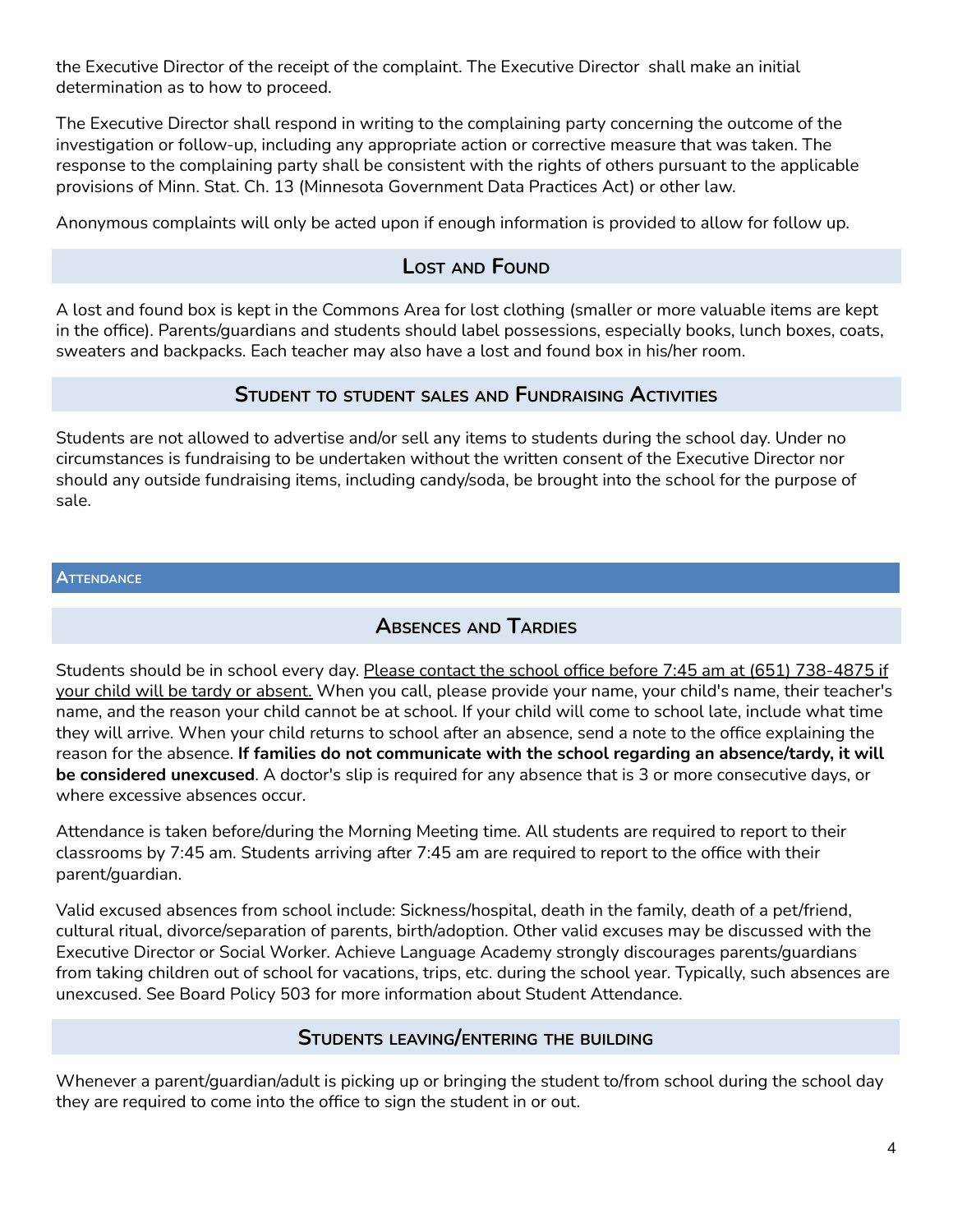If you need to pick up your child during the school day for an appointment or other appropriate reason, please send a note to the office with your child that morning stating the reason that your child will be leaving school and the time you expect to pick them up. We will not release your child from school to anyone other than an authorized person unless we have received written consent from the custodial parent. (If you are not the individual picking up the child, please include a phone where you can be reached if needed.) **Also, a form of picture ID will be asked for before releasing the student**.

If you bring your child in late, you will be asked the reason for being tardy. The child will be given a pass to give to their teacher. The office staff will determine whether or not the reason given is excused or unexcused. Oversleeping or missing the school bus is not an excused tardy.

Students may not leave the school grounds without the Executive Director's or a designee's permission. If a student leaves the school grounds without permission, their parent/guardian(s) will be called. Every attempt will be made to ensure the student's safety. If there is any concern for the welfare of the student, the St. Paul police department will be contacted to assist in the return of the student to school.

# **TRUANCY AND EDUCATIONAL NEGLECT**

<span id="page-5-0"></span>If your child is tardy or absent 3 times in any 4 week period, you will be expected to attend a meeting with the school social worker. Repeated tardiness and/or absences will be treated as truancy, or as a case of educational neglect.

According to the law, continuing truancy means a child is subject to compulsory instruction and is absent from instruction in a school without a valid excuse within a single school year for 3 days in a row. Habitual truancy is defined as a situation where a child under the age of 16 is absent from school without lawful excuse for seven school days. Continued and habitual tardiness will be evaluated for referral as continuing or habitual truancy.

If your child(ren) is/are either continuing truant or habitual truant:

- A truancy notice will be sent to you by registered mail and you will be required to attend a truancy conference with the school social worker.
- Once you have received a truancy notice, you must send a doctor's verification or other documentation of excused absence each time your child is absent.

Failure to comply with this policy will constitute a case of educational neglect. The school is required by law to report such cases to the proper authorities (Ramsey County Child Protection). If you have any questions regarding this policy and the procedures, please call the school social worker at (651) 738-4875.

# **ABSENCES AND SCHOOL WORK**

<span id="page-5-1"></span>If your child is absent and you would like for the teacher to send work home, please contact the front office. We will arrange with your child's teachers to provide work for them to be picked up.

<span id="page-5-3"></span><span id="page-5-2"></span>**COMMUNICATION**

# **COMMUNICATING WITH YOUR CHILD'S TEACHER**

Each teacher will let parents know the best ways to contact them throughout the school year.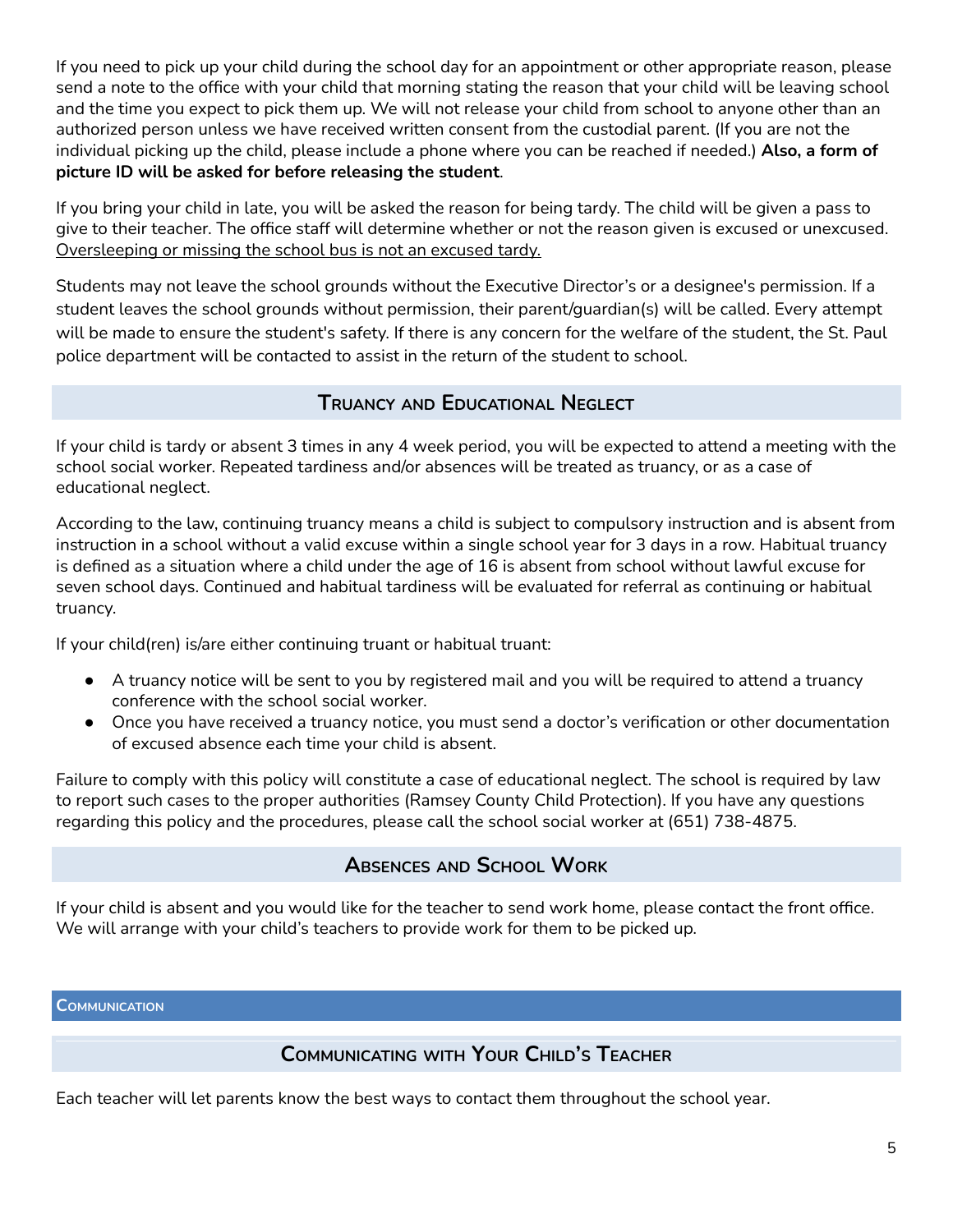- o Teachers check their email regularly and generally find it convenient to correspond that way. All email addresses have the following format: firstinitiallastname@achievemn.org.
- o You are also welcome to leave notes in the teacher's mailbox in the school office or leave a voicemail message. (Office staff will only forward calls to the teacher's voicemail during the school day.) Please be aware that the teachers' primary focus during the school day is on the students.
- o Morning drop-off time is generally a time for teachers to prepare for their day and greet and settle students; this is not a great time to try and engage a teacher in a conversation about an important matter. Please contact your child's teacher ahead of time to set up an appointment if you have concerns to discuss.
- o Check that backpack! Important notes, forms and other materials are often sent home in your child's backpack. You may wish to develop an early routine at home for where children should leave their backpack contents.
- o Families with more than one child at Achieve, please note that most all-school notifications are sent home only with the youngest child to avoid duplication.
- o Students in grades K-1 have Friday folders (please check and return) and students in grades 2-8 have school planners that should be checked regularly.

# **TELEPHONES-STUDENT USE**

<span id="page-6-0"></span>Students may make phone calls from the office phone or classroom phone with permission from a staff person. Students may not leave a class to make or take a phone call unless it is an emergency. If parents need to contact a child, they may leave a message in the office and the student will be notified in a timely manner. Bus changes, or parent pick-up changes, should be called in before 1:00 pm to guarantee that the child gets the message. If there are excessive requests, the administrator may request a parent conference to discuss this issue.

# **STUDENT CELL PHONES**

<span id="page-6-1"></span>Cell phone use by students during the school day is prohibited. Students can turn in their cell phone to the office at the beginning of the day and pick it up at the end of the school day. If students are caught with a cell phone throughout the school day, it will be confiscated and only returned to a parent or guardian.

### <span id="page-6-3"></span><span id="page-6-2"></span>**FAMILY INVOLVEMENT**

# **SCHOOL VISITORS**

ALL visitors must check in at the school office. For security reasons, all visitors are required to wear a visitor's pass.

Due to Covid-19, visitors are not allowed in the building during the beginning of the 21-22 school year unless pre-approved by the Executive Director. When Covid transmissions are deemed by the administration to be at a safe level, parents are encouraged to visit classrooms and must adhere to the following guidelines:

- Prearrange any classroom visit with either the classroom teacher or school administrator.
- Register at the office and put on a name tag.
- Limit visit to any one class to 45 minutes.
- Avoid distracting your child and the classroom in their daily work. Do not engage in conversation while the teacher is teaching; do not interrupt a group of students involved in an activity.
- If you have any questions, please ask at the office.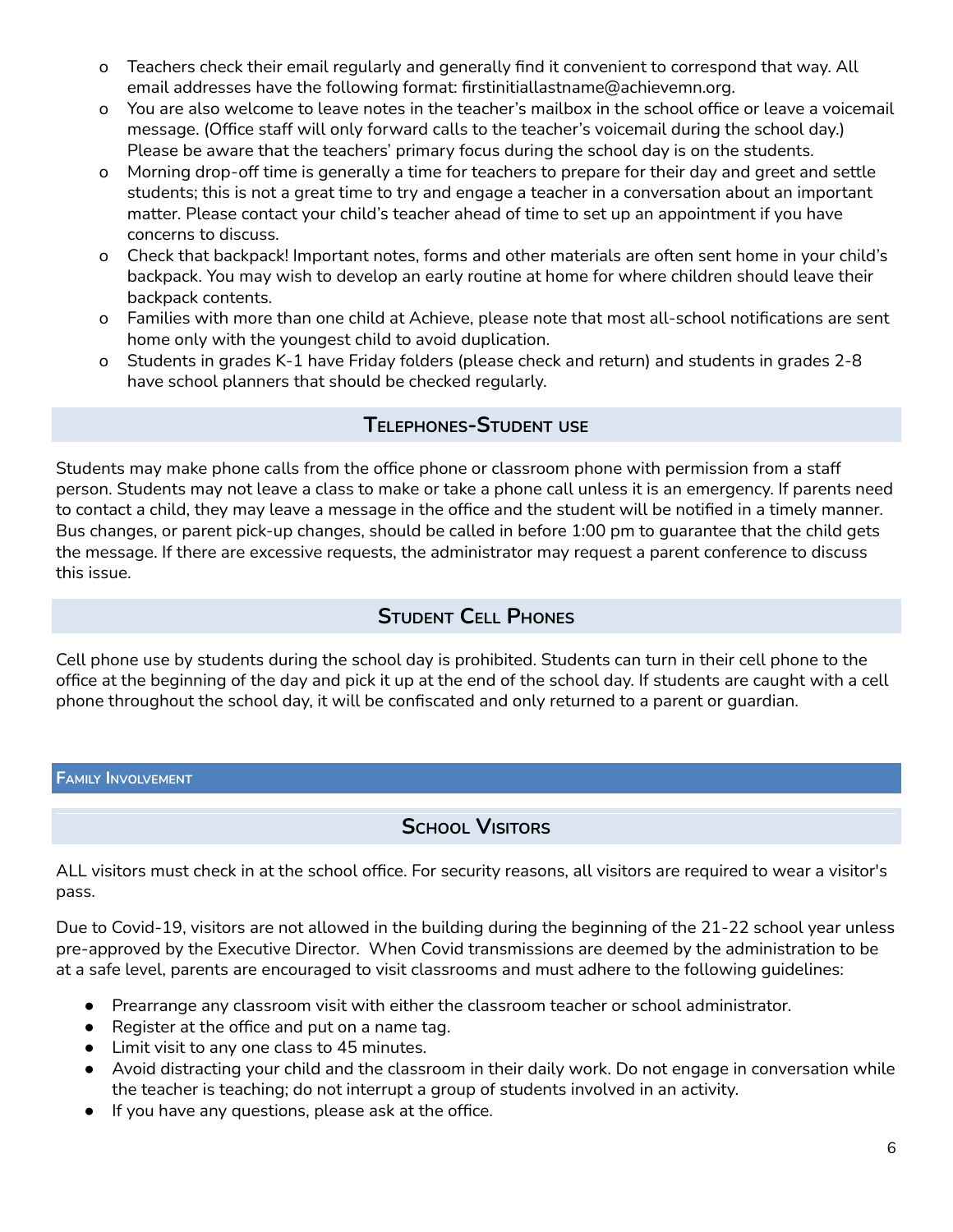### **VOLUNTEERING**

<span id="page-7-0"></span>When students see parents, grandparents, and guardians assisting in the school, they feel special and they see first-hand the value your family places on education. Achieve welcomes families and community members to work with our students and staff.

- o All volunteers and visitors must register at the school office and pick up a badge to wear.
- o Volunteers are expected to follow school policies and the guidelines set by individual teachers and staff members, and also to respect the right of confidentiality.
- o There are many opportunities and many different ways to volunteer, such as assisting in the classroom or media center, chaperoning field trips, helping with Picture Day, or working on an event.
- o Consider volunteering in a classroom other than your child's; it can provide needed support for other teachers and give you a glimpse of what's going on in other grades.

In whatever way you choose to help, your participation will lead to increased student achievement. Call Kathy Oelze, the School Social Worker for more information.

# **SCHOOL SPONSORED FUNDRAISING INITIATIVES**

<span id="page-7-1"></span>At Achieve, there are a number of fundraising initiatives throughout the school year. These are designed to raise money for the school to use for a variety of needs that would otherwise go unfunded from the school budget. We value your participation in any way, whether you are donating time, talent, or money – and whether you choose to participate in one or all fundraisers. See Board Policy 511 for more information about Fundraising.

You can also support Achieve throughout the year by supporting: **Box Tops For Education** – Collect box tops from General Mills products; they are worth 10 cents each to Achieve. Collection box located near the office.

### <span id="page-7-2"></span>**APPLICATION PROCESS**

Even though Achieve Language Academy is a public school, an application must be filled out and submitted before starting school. Admission is limited by grade level. The deadline for application (for the upcoming school year) is April 1. If there is space available, new students will be enrolled by the date of application prior to the April 1 deadline. If there are more students than the number of spaces available on April 1, a lottery (by grade level) will be held, which includes all students with current applications. Families who submit applications after the April 1 application deadline will be placed on the bottom of the waiting list in the order received. If openings are available, and there is no waiting list, students will be enrolled on a first come, first serve basis.

### **Enrollment priorities:**

Once enrolled, a student must fill out a re-admission form on a yearly basis.

- o Requests for admission shall give priority for attendance to siblings and foster children in the household of children currently enrolled.
- o Employees of the school shall receive priority admission after all above enrollment requests.
- o Transportation: It shall be at the discretion of the school to provide transportation outside the school's attendance area.

Once your child is accepted, staff will review the application with your help in order to determine the best placement for your child. No placement will be considered finalized or may be held up until all necessary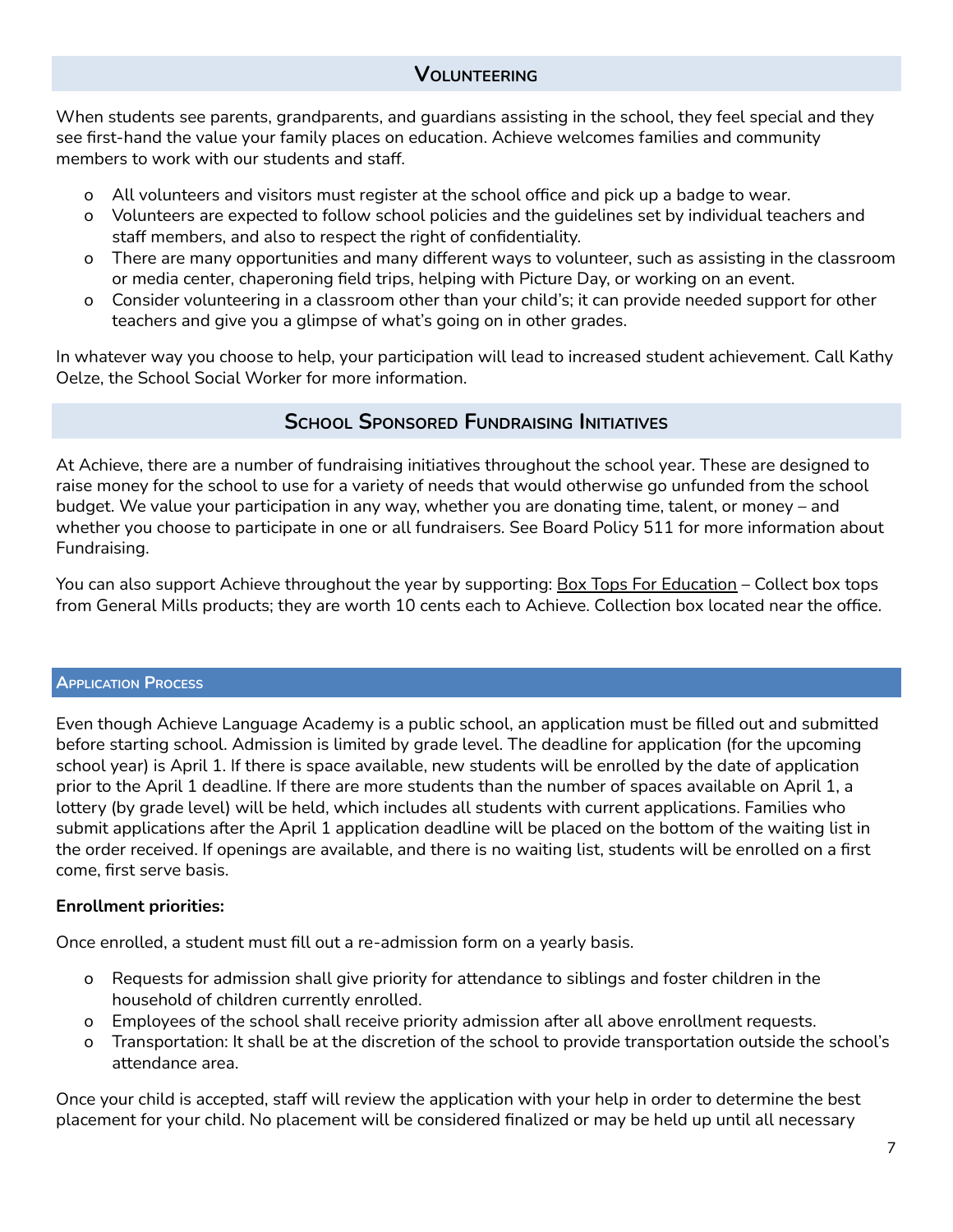information has been received. Due to the Minnesota State law regarding immunizations, if your child is not current with their immunizations, you may be asked to complete this process before your child starts at Achieve Language Academy.

At the time of enrollment, it is important for both parents/guardians and students to understand their responsibilities to the Achieve Language Academy Community. It is our expectation that parents/guardians will fully support all policies and participate in all school procedures outlined in the handbook.

### <span id="page-8-1"></span><span id="page-8-0"></span>**BEHAVIOR AND DISCIPLINE**

# **SCHOOL BEHAVIOR EXPECTATIONS**

Each student shall:

- 1. Come to school prepared to learn;
- 2. Actively participate in classroom activities and take responsibility for own learning;
- 3. Participate in providing a safe, orderly, and respectful environment for all students and staff;
- 4. Interact in a courteous, respectful way without bothering others;
- 5. Demonstrate appropriate behavior during lunchtime by eating properly, talking quietly, participating in clean-up activities, and leaving the lunch area in an orderly manner;
- 6. Pledge that the hallways at Achieve Language Academy will be safe and quiet where people interact with courtesy and respect;
- 7. Work at keeping the restrooms at Achieve Language Academy quiet, safe, and used as intended; and
- <span id="page-8-2"></span>8. Arrive and depart each day in a safe and orderly manner.

# **RESPONSIVE CLASSROOM**

Achieve Language Academy uses a school-wide program called Responsive Classroom. Responsive Classroom is based on teaching and modeling behaviors where **children can learn to care about themselves and how to treat others**.

There are six central components that integrate teaching, learning and caring in the daily program. Students spend time learning about and sharing values, such as honesty, fairness and respect, and developing social skills, such as cooperation, assertion, responsibility, empathy and self-control. The six components are:

- 1. Classroom organization
- 2. Morning meeting
- 3. Rules and logical consequences
- 4. Academic choice
- 5. Guided discovery, and
- 6. Assessment and reporting.

At Achieve, we focus on the Morning Meeting and Rules and Logical Consequences. The Morning Meeting provides a daily opportunity to practice greetings, conversation, sharing, and problem-solving, and encourages students to meet the academic challenges of each day. Rules and Logical Consequences allow children to share in responsibility and decision-making in developing behaviors that will be conducive to learning. Teachers help students to learn, modify, and regulate their behavior throughout each day.

In addition to Responsive Classroom, we will continue to implement a school-wide set of rules (see Discipline and Student Code of Conduct below) and procedures that we will teach and model for our students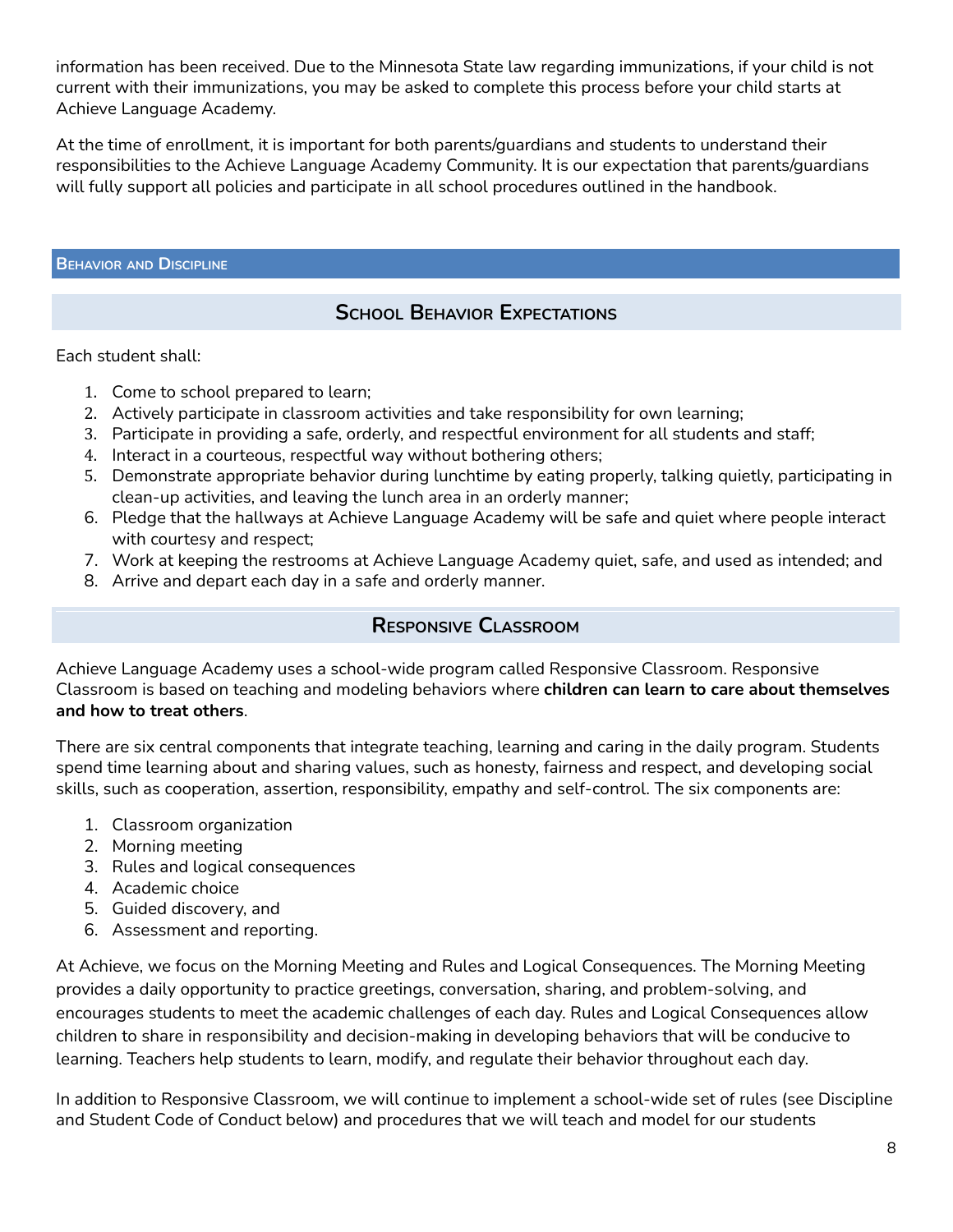throughout the year. This discipline plan will focus on fostering consistency and collaboration between staff members and students. Though we recognize that the issues of all students are many and varied, our emphasis will be on building self-esteem and self-discipline through behavioral success in the school setting.

To assure a safe learning environment, we will focus our efforts on positive, constructive ways to address behavior. We will also be using Restorative Practices and Restorative Justice to help create a positive climate and behavior management with a focus on "restoring."

# **DISCIPLINE AND STUDENT CODE OF CONDUCT**

### <span id="page-9-0"></span>**Minor and Major Infractions**

Minor infractions will be handled at the classroom level. Teachers focus on logical consequences and creating positive learning environments. There may be times that your child's teacher may call you or write a note asking for your help/support in resolving an issue or to inform you of what and how infractions have been resolved.

Administration will handle major infractions. Four categories of severe misbehavior will result in the student being sent immediately to the office:

- 1. Physically dangerous behavior: fighting, assault, or physical intimidation.
- 2. Illegal acts: stealing, damaging property, or drug/weapon violations (possession or use of drugs, and possession of a weapon, or facsimiles of).
- 3. Insubordinate behavior: defiance of any rightful authority, overt defiance and/or disrespect. *Insubordinate behavior is defined as the direct and immediate refusal to comply with a reasonable staff instruction within a specified period of time*.
- 4. Repeated Minor Infractions: students who have been given logical consequences in the classroom but continue to exhibit the undesired behavior(s).

*The Executive Director reserves the right to determine more serious levels of enforcement, including extended out of school suspension or expulsion, should the situation warrant.*

### **Explanation of Discipline Terms**

In-school time out of class means that a student spends time in a supervised, designated area outside of the classroom, sitting at a desk doing regular classroom assignments. A student who is spending time out of class is not in contact with other students during this time.

### **Examples of Minor Infractions:**

| Uniform/inappropriate dress   | Gum chewing/candy                    |
|-------------------------------|--------------------------------------|
| <b>Tardies</b>                | Disruptive classroom behavior        |
| Public display of affection   | Insubordination                      |
| Inappropriate student contact | Disruptive hallway/bathroom behavior |

### **Examples of Major Infractions:**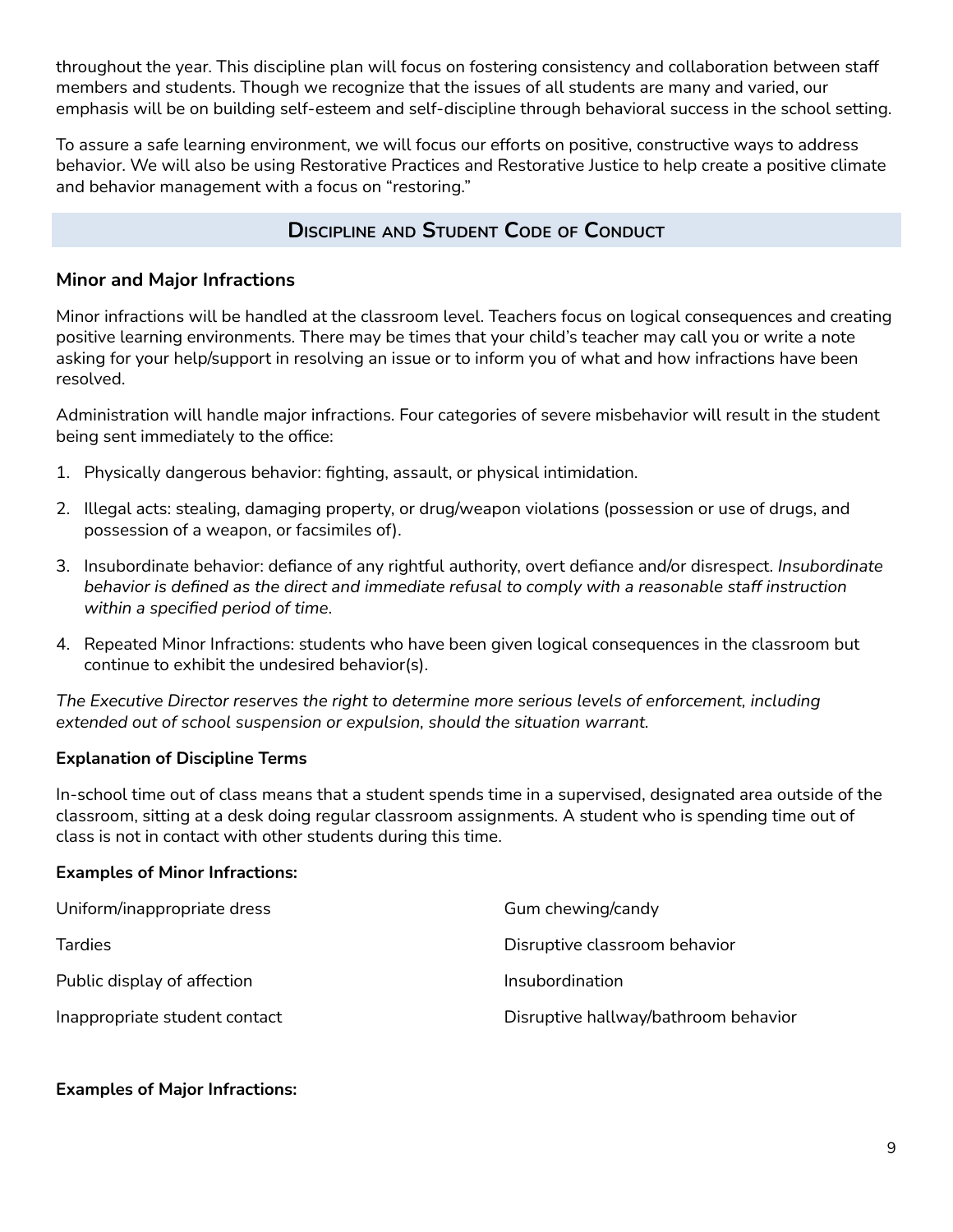Severe insubordination

Assault (sexual or physical)

Possession of a weapon or facsimiles

<span id="page-10-0"></span>See Board Policy 506 for more information about Student Discipline.

# **STUDENT AND LOCKER SEARCHES**

Pursuant to Minnesota statutes, school lockers are the property of Achieve Language Academy. At no time does the school relinquish its exclusive control of lockers provided for the convenience of students. Inspection of the interior of lockers may be conducted by a school administrator or designated staff for any reason at any time, without notice, without student consent, and without a search warrant.

It shall be a violation of this policy for students to use lockers for unauthorized purposes or to store contraband. It shall be a violation for students to carry contraband on their person or in their personal possessions. See Board Policy 502 for more details about searching student lockers, personal possessions, and the student's person. If a search yields contraband, the administrator will seize the item and, where appropriate, turn it over to legal authorities for ultimate disposition.

A student found to have violated this policy and/or the directives and guidelines implementing it shall be subject to discipline in accordance with Achieve's Student Discipline Policy, which may include suspension, exclusion, or expulsion, and the student may, when appropriate, be referred to legal authorities.

The personal possessions of students and/or a student's person may be searched when the school administrator has a reasonable suspicion that the search will uncover a violation of law or school rules. The search will be reasonable in its scope and intrusiveness. School personnel may search students for items that may be harmful to them or to others and/or to detect items that are prohibited from being on school grounds or other places under supervision of school personnel (i.e. busses, field trips).

# **PERSONAL EQUIPMENT**

<span id="page-10-1"></span>Personal equipment, toys, and all types of electronic devices (including, but not limited to, headsets, headphones, cell phones, and portable electronic games) are a distraction to the learning environment and are not to be brought to school. Any staff member can and will confiscate them. These items also create a temptation for theft. Achieve will not be responsible for any item that is lost or stolen on school property. Such items brought to school may be confiscated and returned to a parent/guardian. Repeat offenders could have additional consequences.

# **TRESPASSING ON SCHOOL GROUNDS**

<span id="page-10-2"></span>Students or adults found on school premises after hours or in areas authorized only for school employees will be considered to be trespassing. Students or adults on school premises when they have been instructed to not be there by the Executive Director shall be deemed trespassing and police will be informed. Any visitor to the building who has not checked in at the front office will be considered trespassing as well.

# **WEAPON POSSESSION AND DISTRIBUTION**

<span id="page-10-3"></span>The school takes a "No Tolerance" approach in regard to the possession, use, or distribution of weapons by students. No student or non-student, including adults and visitors, shall possess, use, or distribute a weapon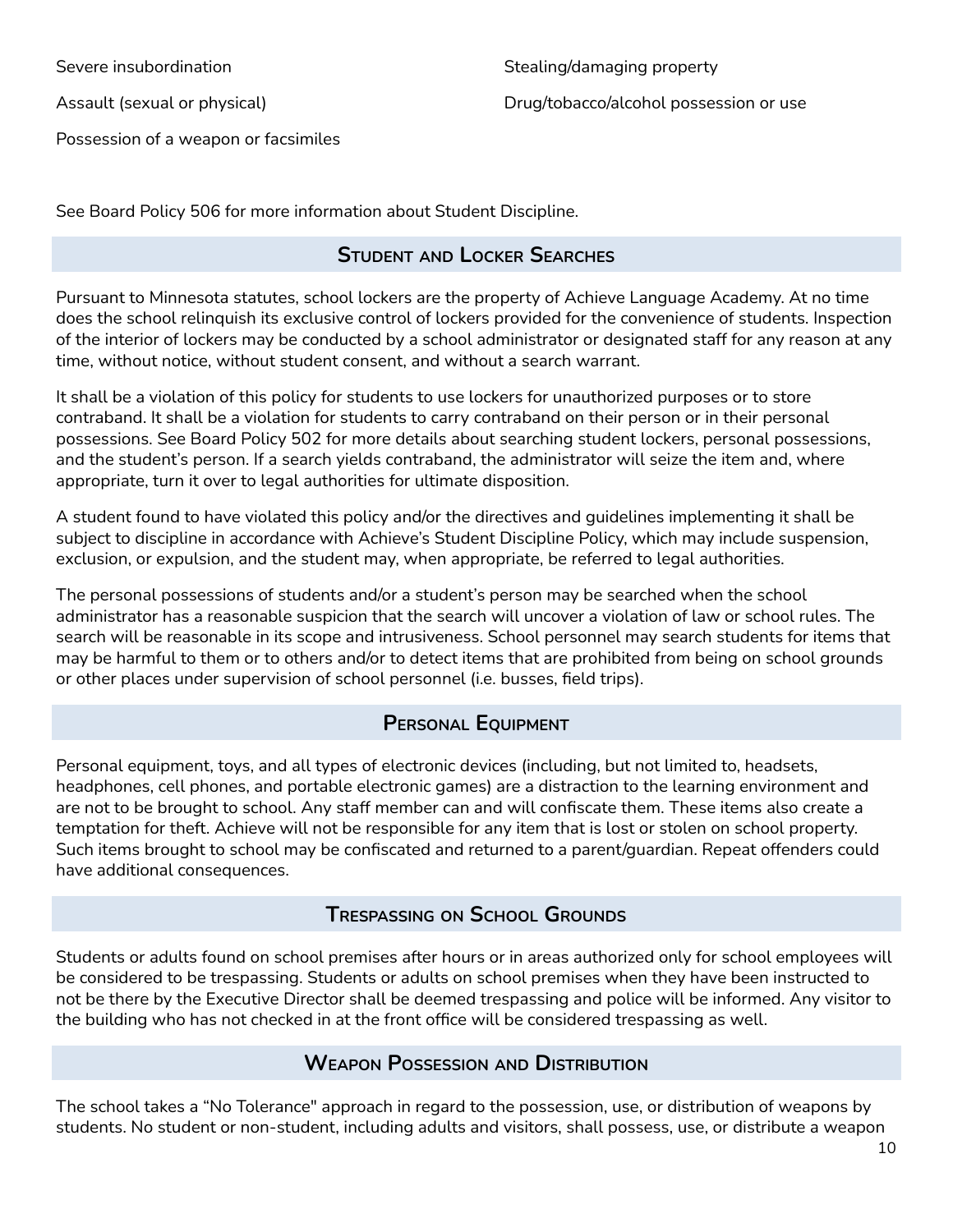when in the school or school grounds. Students who become aware of a weapon being brought to school or on school property, must immediately notify an adult staff member. Students should not, however, pick up or transport the weapon. The consequences for students possessing, using, or distributing weapons may include:

- 1. Confiscation of the weapon;
- 2. Immediate out-of-school suspension and notification of parent or guardian pursuant to the Minnesota Pupil Fair Dismissal Act;
- 3. Notification of police;
- 4. An investigation conducted by the administrator or administrator's designee;
- 5. Notification of parent or guardian of school sanctions; and
- 6. Recommendation to the School Board for further disciplinary action, which may include expulsion for up to one calendar year.

<span id="page-11-0"></span>See Board Bolicy 501 for more information about weapons.

# **HARASSMENT AND VIOLENCE PROHIBITION**

Board Policy 413 states: "Achieve Language Academy prohibits any form of harassment or violence on the basis of race, color, creed, religion, national origin, sex, gender, age, marital status, familial status, status with regard to public assistance, sexual orientation, or disability." See Achieve Language Academy Board Policy 413 for more information, definitions of various types of harassment and violence, and reporting forms.

Achieve will investigate all complaints, either formal or informal, verbal or written, of religious, racial or sexual harassment or violence, and discipline or take appropriate action against any pupil, teacher, administrator or other school personnel who is found to have violated this policy.

### **Reporting Procedures**

Any person who believes he or she has been the victim of religious, racial or sexual harassment or violence by a pupil, teacher, administrator or other school personnel at Achieve, or any person with knowledge or belief of conduct which may constitute religious, racial or sexual harassment or violence toward a pupil, teacher, administrator, or other school personnel should report the alleged acts immediately to the Executive Director. Upon receipt of any report, the Executive Director must notify the School Human Rights Officer immediately, without screening or investigating the report.

### **Investigation**

Upon receipt of a report or complaint alleging religious, racial or sexual harassment or violence, the School Human Rights Officer shall immediately undertake or authorize an investigation in compliance with Board Policy 413.

### **BULLYING**

<span id="page-11-1"></span>Achieve Language Academy believes that all students have a right to a safe and healthy school environment. A student shall not bully another student through words or actions. Such behavior includes: direct physical contact, such as hitting or shoving; verbal assaults, such as teasing, name-calling, or spreading rumors (including when done from school, or from a school-related event over the internet, or via cell phone); and social isolation or manipulation. See Board Policy 514 for more information about bullying.

### **What is Bullying?**

"Bullying" means any written or verbal expression, physical act or gesture, or pattern thereof, by a student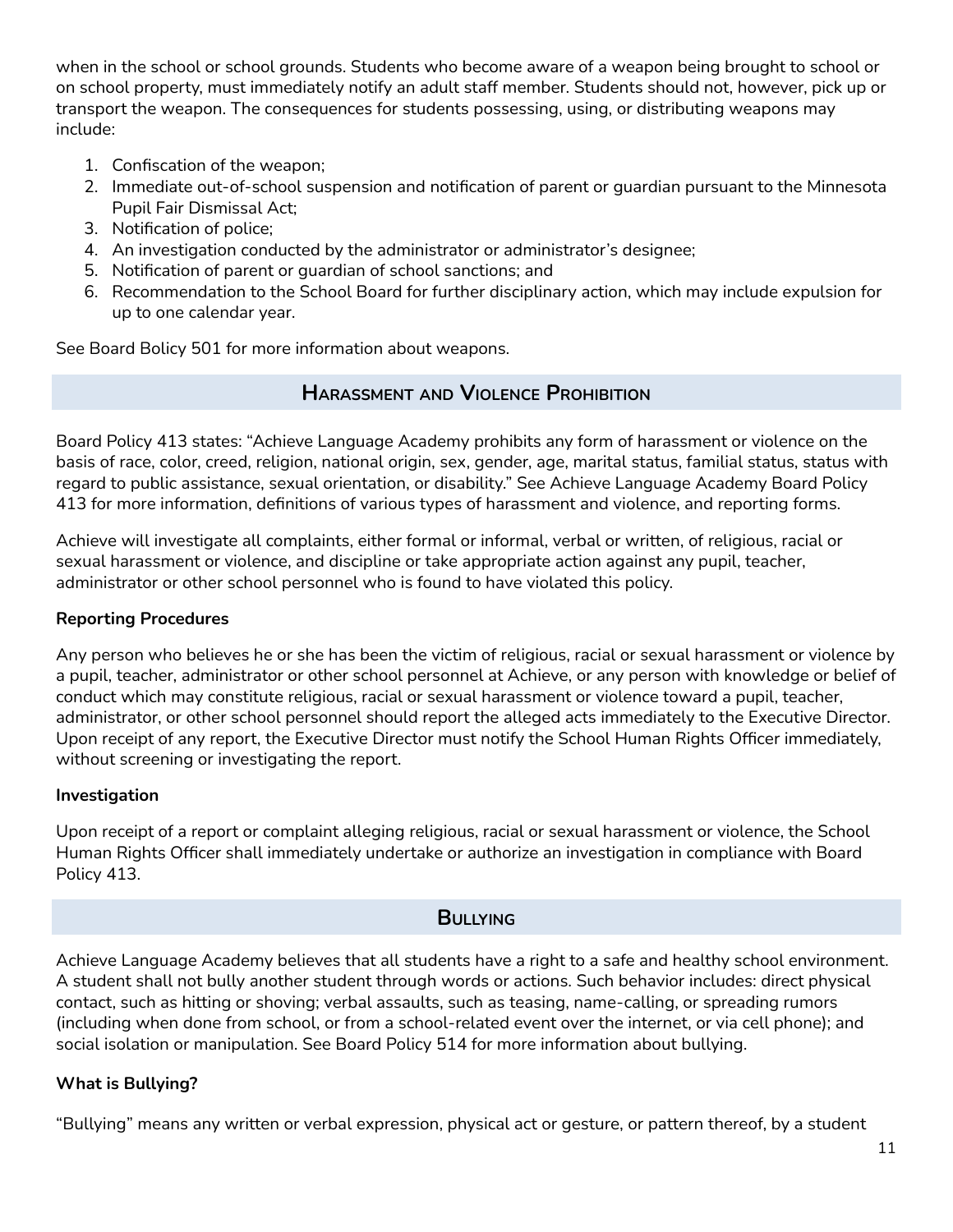that is intended to cause or is perceived as causing distress to a student or a group of students and which substantially interferes with another student's or students' educational benefits, opportunities, or performance.

### <span id="page-12-1"></span><span id="page-12-0"></span>**TRANSPORTATION**

# **DROPPING-OFF AND PICKING-UP STUDENTS**

To help ensure the safety of our children and help manage traffic congestion, please follow these guidelines:

- **o** Students may be dropped off and picked up in the parking lot at the west side door (next to the parking lot) of the School Building. **Please do not park on the driveway, in handicap parking, or in the fire lanes at any time.**
- **o** If you plan to pick your child up before 2:30 pm, you must come into the office to sign your child out. The office will call your child's teacher and have them report to the office. If it is after 2:30 pm, we ask that you wait in the gymnasium area for your child to be dismissed from class. Do not go to the classrooms during this time.
- **o** If office personnel are not familiar with the individual picking up a student, they may ask for a photo ID for the safety of our students.
- o Parents/guardians are not to pick up their children at the classroom doors or in the hallways. They should meet their children outside or in the commons area.
- o If you would like to talk to your child's teacher regarding a specific issue or schedule a conference, please call ahead rather than dropping in or calling during the school day. Teachers are more than willing to talk to you, but if they are preparing for the children, or have children in the classroom, it is difficult for them to give you the attention you deserve.
- o **End of Day Pick up**. Parents picking up their child at the end of the school day must drive/wait in the designated lane between the cones. Parents coming into the building to get their child(ren) must park their car in the parking lot – not in the pick up lane.

### Please note: under state law, all vehicles are prohibited from going past the parked busses when they are **dropping off or picking up students.**

### **SCHOOL TRANSPORTATION**

<span id="page-12-2"></span>Bus transportation will be offered to students attending Achieve Language Academy. Achieve Language Academy also provides van service for select students. Transportation services are a privilege, not a right and any family has the option of providing their own transportation to and from school if their needs cannot be met by the services of Achieve Language Academy or the Centerline Bus Company. **In case of an emergency, please contact the bus company, Centerline, directly at (651) 482-1794.**

You will receive a list of buses and bus stops set up through Centerline Bus Company prior to the start of each school year and the learning year (summer) school schedule. Be sure that your child(ren) will not have to cross any busy streets to get to the bus stop that you are assigned. Bus routes are established to keep walking distance to the bus stops short. Any variation in the stop should be requested by a written note from the parent/guardian turned in to Achieve Language Academy office, and the office will forward the request to Centerline. Temporary changes to bus stops, or multiple pickup and drop-off locations will not be honored by Centerline. *Neither the bus company nor the school can control unknown circumstances that may delay scheduled pick-ups or drop-offs of students.*

**To help assure that your child(ren) get(s) to and from school safely please read and follow these**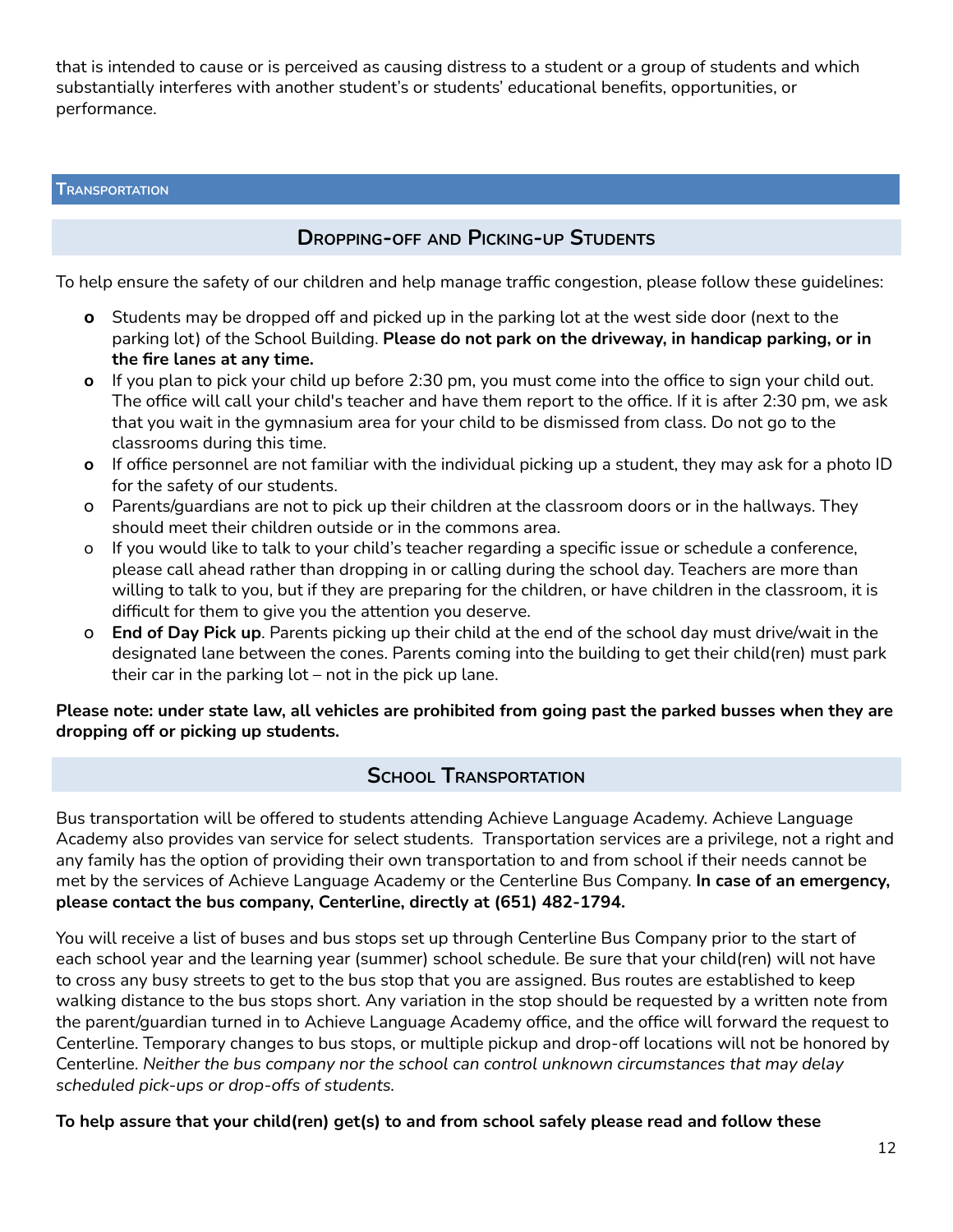### **guidelines:**

- 1. Each child will receive a Bus Pass at the beginning of the school year. Have your child(ren) hook this card in a safe place on their backpack. During the first weeks of school, you might also want to pin the bus number on the outside of your younger (grades K-1) child's shirt/jacket.
- 2. Please remind your child(ren) that more than one bus may stop at their stop and be sure that they know the bus number of the bus that will bring them to Achieve Language Academy.
- 3. Each bus rider is responsible to be at their stop at least 10 minutes before the scheduled pick-up and **should remain at the stop for at least 10 minutes beyond the scheduled pick-up.**
- 4. Our school day ends at 2:35 pm. Achieve Language Academy staff will monitor our students at the bus loading area and assist them every day in getting on the right bus. Usually, all children should be home by 3:45 pm In some cases, it may be later for the first week or two until drivers learn their routes. The time could also vary due to weather conditions. If, for any reason, you are concerned because your child is later than 20 minutes beyond their scheduled arrival at home, please call the school. If the school is aware of a later than usual bus departure, students will be asked to call home to alert parents.
- 5. The first week of school, the staff will be making a list of all students that ride each bus. If your child's bus riding arrangement changes, please be sure to inform the office.
- 6. Please advise your child(ren) that they should go directly home each day after school to report in. This will help to alleviate false alarms of missing children to the school and bus company.
- 7. If the bus you are expecting does not come, please call the school and we will report it to the bus company. If possible, you might want to have an alternative ride for your child(ren) as an option.

Consequences for any student who violates the bus/van rules may include:

- <sup>O</sup> A written bus conduct report
- <sup>O</sup> Removal from the bus/van for a period of time (parents/guardians are required to meet with administration after a suspension of two or more days)
- <span id="page-13-0"></span>o Loss of bus/van privileges for the remainder of the school year

# **WALKERS**

Even though transportation is available to all students that live within a 1-mile radius of school, these students may elect to walk to school. Achieve asks that if students are going to walk, we have written permission from parents, which will be kept in the office. We do provide walking patrols at the corner of Stillwater and Nokomis.

# **BICYCLE SAFETY GUIDELINES**

<span id="page-13-1"></span>Students who ride their bicycles to school are to put them in the bicycle racks next to the school. Bicycles should be locked to prevent theft. Bus riders who wish to ride bicycles should provide a written permission from a parent or guardian. Kindergarten students are not permitted to ride bicycles to school. First grade students are not permitted to ride unless a note is received from parents/guardians stating that the child has the physical skills, knowledge, and good judgment necessary to ride a bicycle safely to school.

# **DRESS CODE FOR SCHOOL**

### <span id="page-13-2"></span>**Uniforms are a requirement for attendance at Achieve Language Academy**:

All students in grades K –  $8^{\text{th}}$  are required to wear uniforms to school every day except on Wednesdays (see below for Wednesday guidelines). If your child is not in the proper uniform every day (except Wednesdays and other designated days), you will be called to bring in a proper uniform. If there are multiple incidents of improper dress, additional measures will be taken. Special exceptions may be discussed with the school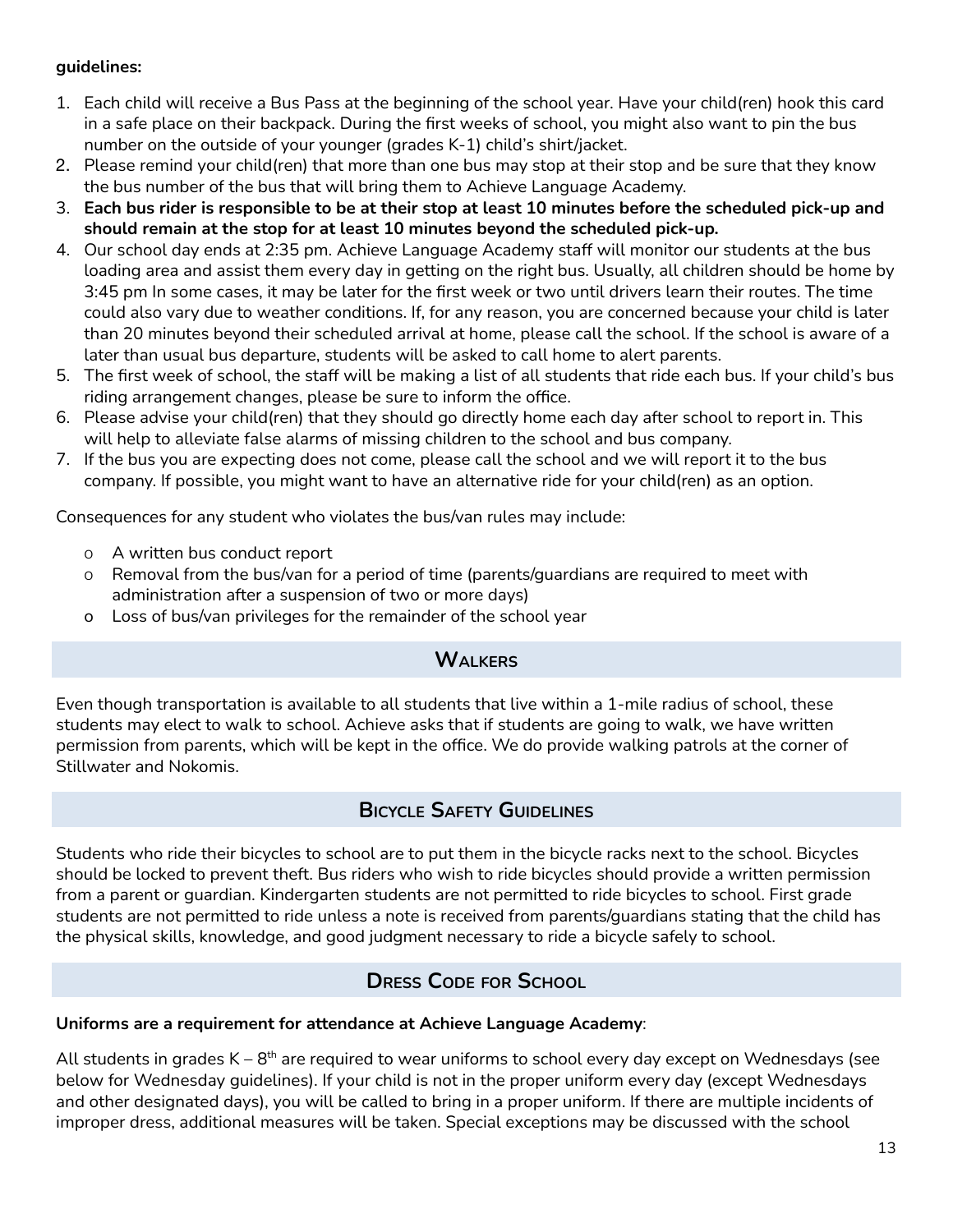administrator regarding children with special needs.

### **Acceptable uniforms are:**

- Plain navy blue, black, or khaki pants or shorts.
- Plain navy blue, black, khaki, or hunter green and navy plaid jumper, skirt or skort.
- Plain hunter green, navy, or white collared shirt or approved Achievewear t-shirts.
- Plain navy blue, hunter green, or white sweaters or sweatshirt. No logos with the exception of Achievewear.
- Rubber soled shoes (not black soles) are encouraged for the gym and are appropriate for everyday wear.

### **Wednesday guidelines:**

On Wednesday (Free Day), clothing should be appropriate for the active school day. Shorts and skirts should be of appropriate length (minimum of mid thigh). Shirts should cover the stomach and should not have suggestive or inappropriate decoration or logos. Shirts must have sleeves. Caps, hats, and head-coverings may not be worn indoors except for religious and cultural requirements.

Our students go outside on a daily basis, unless weather conditions prevent it, so provide your child with appropriate outdoor clothing. Warm hats, boots, and mittens are a must. Snow pants are suggested. Please mark all clothing, so misplaced items can be returned to your child. An extra set of clothes at school is particularly helpful for some of our youngest students.

### <span id="page-14-1"></span><span id="page-14-0"></span>**FOOD AND NUTRITION**

# **LUNCH AND BREAKFAST**

Both lunch and breakfast are offered every day at Achieve Language Academy. Menus are sent home with your child on a monthly basis and are available on the school website. Breakfast is served between 7:25 am and 7:55 am. Eating a healthy breakfast helps your child to do their best in school. Encourage your child to eat a healthy breakfast at home or at school each day.

Staff members are always present to oversee the cafeteria while children are eating. Parents, guardians or grandparents are welcome to occasionally join their child for breakfast or lunch. (Parents/guardians are charged at the adult prices.) This is a great opportunity to provide additional adult support and supervision in the cafeteria, as well as see what goes on during your child's day. Call the school office for more information on times and to let us plan ahead.

We offer free and reduced prices for qualifying students. Every family must fill out the free/reduced lunch application each school year. For the school year 2021/2022 all breakfast and lunch meals are free of charge.

IMPORTANT: Our academic program and food service programs receive additional state and federal funding based on our free and reduced lunch percentages. Free and reduced lunch application forms are sent home at the beginning of each year for each family or are available in the school office. **It is important that this form be filled out and returned, even if your family chooses not to participate in the food program.**

### **BRINGING FOOD AND DRINK**

<span id="page-14-2"></span>If you choose to pack a bag lunch for your child, be sure to provide food that is portable, easy for your child to manage, and does not need heating. Lunches are kept in the student's locker until lunch period; no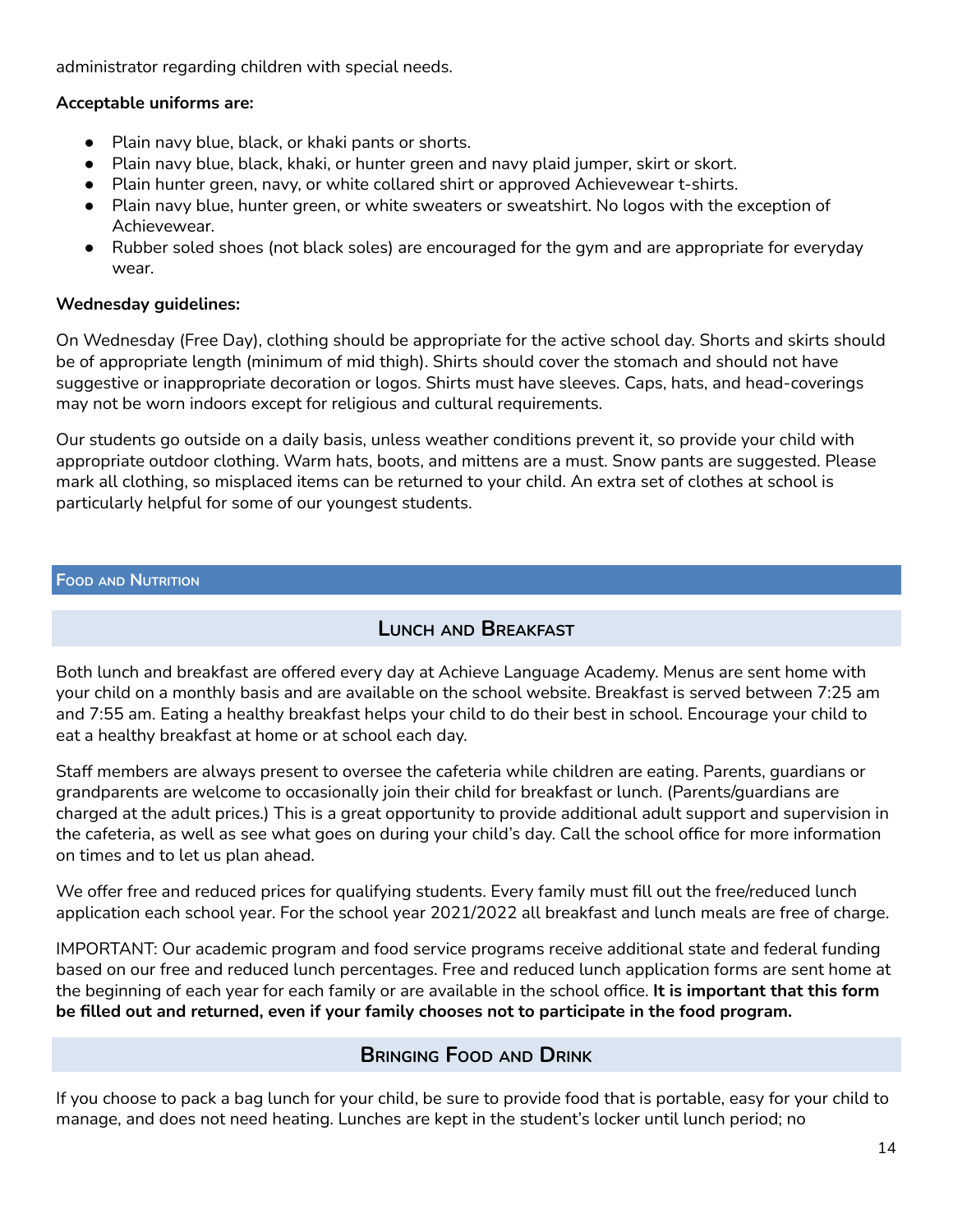refrigerators are available. Milk is available for purchase. Pop/soda is not allowed.

Achieve encourages healthy eating habits. Snack foods, candy, and soda drinks should not be included as a part of your child's daily lunch. Please limit lunch snacks to fruit drinks, fresh fruit, and other healthy choices. Students may not bring snacks or candy to share with their tablemates at lunch. No breakfast, lunch food, or snacks from home, may be taken to the classroom unless for an approved class function or approved activity. We encourage you to send healthy individually wrapped snacks for birthday parties and other classroom parties. No chewing gum.

### <span id="page-15-1"></span><span id="page-15-0"></span>**ACADEMIC INFORMATION**

# **CURRICULUM AND STUDENT EVALUATION**

Achieve Language Academy staff work hard to develop an educational program that will challenge your child academically and will also prepare them for the social and emotional challenges they may encounter after leaving our school. It is our goal to meet each child where they are at in the learning process and move them forward.

- 1. Our classroom teachers' primary role is to provide instruction in the academic areas of language arts, mathematics, social studies, and science. It is our goal that every child at Achieve Language Academy makes a minimum of one year's academic growth in each of these areas.
- 2. At each grade level our teachers will incorporate the Minnesota State Standards into the appropriate curriculum area.
- 3. All of our students participate in learning a second language. The language choices are Spanish and Hmong.
- 4. All of our students attend specialist classes each week in music and physical education. In addition, computer and library skills time is scheduled throughout the year.
- 5. All students in grades K-8 will take the NWEA Measurement Assessment Progress test in the fall and spring of each year. Our students in grades 3-8 will also take the Minnesota Comprehensive Assessment in April and May.
- 6. Achieve Language Academy has an innovative English Language Learner (ELL) program that is available to all qualifying students. Each student whose first language is not English will be assessed on their English language skills and will receive additional services as needed.
- 7. Each classroom will also spend time teaching social skills. Achieve Language Academy has adopted the Responsive Classroom Program (see the Responsive Classroom section in handbook for more information).

# **HOMEWORK**

<span id="page-15-2"></span>Homework is any extra learning assigned by a teacher and is an extension of school learning time. Homework encourages students to be responsible for some preparation and practice and helps foster independent learning. It can provide an opportunity for parents to be involved and informed first hand about what is being learned in the classroom. We ask that you support and encourage your child to complete homework on a daily basis.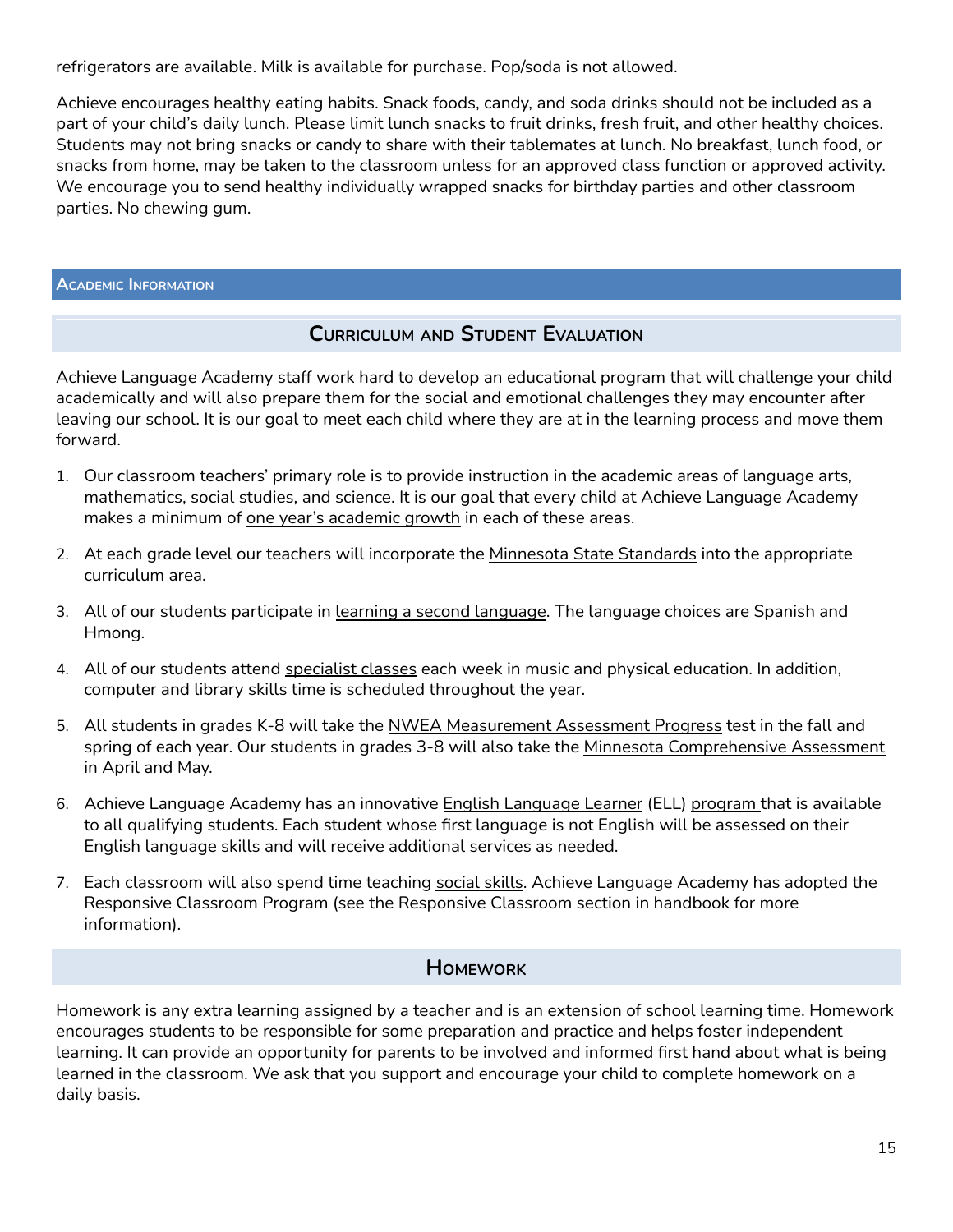# **COMPUTER NETWORK AND INTERNET GUIDELINES**

<span id="page-16-0"></span>Students have daily access to computers and to the internet. The internet is an information system with great educational potential. The use of the internet is a privilege. It is the school's responsibility to teach students the skills to be responsible users of the internet and adopt guidelines for student use of the internet. Achieve staff work to control the internet environment to provide access to the most appropriate educational sites and materials for students and staff. Board Policy 524 outlines the computer and internet guidelines for students.

The Achieve network and computer storage systems may be treated like school lockers. Designated Achieve staff may review files and communications to maintain system integrity and ensure that students are using the system responsibly. Material stored on any computer is not private. Achieve will not provide access for recreational computing during school hours.

### **Student responsibilities:**

- 1. Use only Internet sites that are connected to what is being studied in class, or that a teacher has approved for use.
- 2. Respect school rules and behavior standards.
- 3. Use the computer network in a manner that does not violate any laws, regulations, or copyright.
- 4. Accurately represent yourself. That means using only your own name (not someone else's) and never using your whole name, or giving your address or telephone number.
- 5. Remember that email is not private. That means the teacher, or other people who operate the network, can read it.
- 6. Respect the privacy of others. Do not use someone else's password to open or change anyone else's files.
- 7. Respect computer equipment and the use of the network, and share computer resources and time with other students.

### **Violations may result in the loss of access as well as other disciplinary and/or legal action.**

# **REPORT CARDS**

- <span id="page-16-1"></span>o Parents/guardians will receive report cards at three regular intervals (November, March, and June). Parents may request more frequent updates as needed.
- o In addition to these report cards, parent/teacher conferences will be scheduled to discuss students' progress in October and March.
- o Teachers will meet with parents/guardians whenever necessary to constructively discuss the child's rate of progress in school and other matters of mutual concern.
- o If there are additional concerns during the year, teachers will make every effort to keep parents/guardians informed regarding their child's progress.

# **STUDENT RECORDS**

<span id="page-16-2"></span>Board Policy 515 (Student Directory and Privacy of Student Records-Annual Notice 2019-2020): The following "directory" information refers to information contained in an education record of a student which would not generally be considered harmful or an invasion of privacy if disclosed. It includes, but is not limited to: the student's name, address, telephone listing, email address, photograph, date and place of birth, major field of study, dates of attendance, grade level, enrollment status, participation in officially recognized activities and sports, honors and awards received, and the most recent educational agency or institution attended. Achieve Language Academy may disclose directory information from the education records of a student and information regarding parents without prior consent of the parent of the student or eligible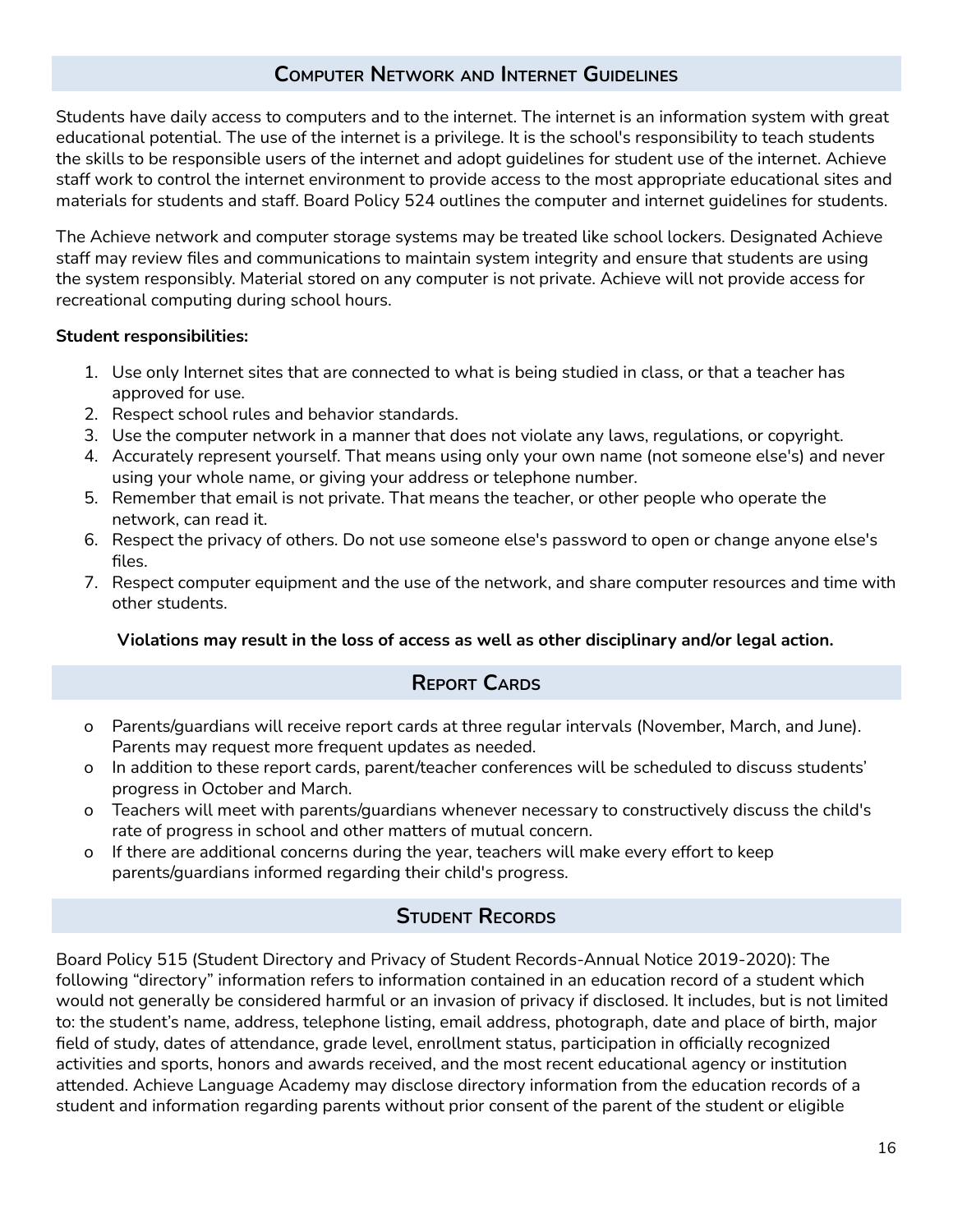student, unless notified of their intent to refuse to allow such disclosure. An opt-out form will be provided at the beginning of the school year should you wish to complete it.

# **PROMOTION AND RETENTION**

<span id="page-17-0"></span>Promotion or retention of each student is carefully considered. In February 2001, the School Board adopted the following procedure regarding promotion and retention. At least one conference with parents/guardian will be held concerning such intentions and prior referrals through the school's child find committee will be required prior to any final decision regarding retention.

The school board expects all students to achieve at an acceptable level of proficiency. Communication skills (reading, writing, speaking and listening) and mathematical skills are basic skills needed by all citizens in a changing society. Parental assistance, tutorial and remedial programs, counseling, and other appropriate services shall be coordinated and utilized to the greatest extent possible to help students succeed in school.

School Board Policy 513 details how decisions are made regarding promotion, social promotion, and retention.

### <span id="page-17-2"></span><span id="page-17-1"></span>**HEALTH AND SAFETY INFORMATION**

# **MEDICATIONS AT SCHOOL**

Medications will be dispensed by the school nurse or their designee. School personnel are not authorized to administer any type of medication, including over-the-counter medication (such as Tylenol or cough syrup) unless the following conditions are met:

- 1. **All medication, including non-prescription varieties, must be kept in the nurse's office.**
- 2. All medication should be brought to school in original packaging and/or a pharmacy-labeled container.
- 3. For prescription medication to be given for longer than 2 weeks, we must have a medical form signed by a physician.
- 4. All medications must be accompanied by a signed parent permission form. School personnel will "supervise" students taking medication according to the directions on the form.

# **INJURIES OR ILLNESS AT SCHOOL**

<span id="page-17-3"></span>When minor injuries occur at school, trained school personnel will provide first aid treatment. A parent/guardian will be called if there is a serious injury. Achieve Language Academy does not provide insurance for injuries that occur at school.

Parents/guardians will also be called to pick up a child who has a temperature above 100 degrees, or diarrhea, vomiting, or a contagious disease. Please be sure we have your daytime phone number and at least one backup emergency number**.**

### **If a child is sent home for a temperature above 100 degrees or diarrhea, vomiting, or a contagious** disease, they may not return to school until they have been free of the condition for a minimum of 24 **hours.**

An "Emergency Medical Plan" form should be on file for any child with an existing medical problem and/or allergy (such as asthma, seizures, allergy to bee stings, etc.). 911 will be called to transport a seriously ill or injured child. Parents/guardians will be notified immediately so that they can meet the paramedics at the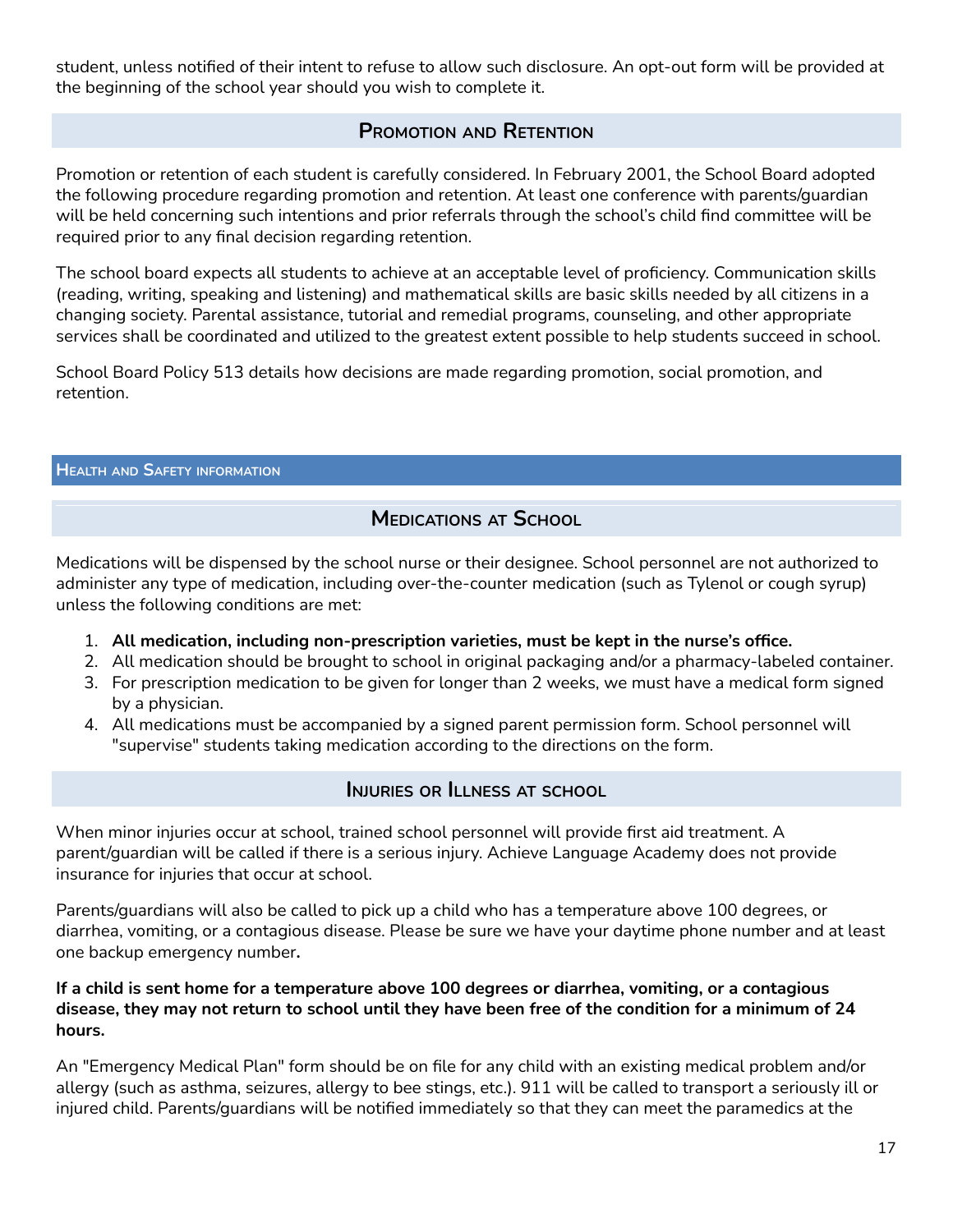# **COMMUNICABLE DISEASES**

<span id="page-18-0"></span>A student suspected of having a communicable disease, or living with persons thus affected, shall not be permitted to attend school unless a physician specifically approves attendance. The parent/guardian should notify the school office when these types of diseases are discovered.

### **TOBACCO**

<span id="page-18-1"></span>Achieve Language Academy is a tobacco/drug free environment. It is unlawful for a student under the age of 18 to possess or use any type of tobacco product. It is also unlawful to use tobacco products on school property by either a student or an adult.

# **CONTROLLED SUBSTANCES AND ALCOHOL**

<span id="page-18-2"></span>Contact with controlled substances or alcohol is detrimental to a student's growth and development and is illegal. Being in possession or under the influence of controlled substances or alcohol on school property or at a school function will have serious consequences. This also includes the possession of related paraphernalia and the possession and/or use of prescription and over the counter drugs (unless prescribed by a physician and administered by the school nurse).

Consequences for any possession or being under the influence may include any/all of the following:

- 1. Short-term suspension from school and expectation of chemical evaluation for drug and alcohol violations;
- 2. Parent conference;
- 3. Law enforcement agency notification; and/or
- <span id="page-18-3"></span>4. Extended suspension from school with an investigation that could lead to expulsion.

# **CHILD ABUSE AND NEGLECT**

As professionals, all school staff are, by law, required to report all cases of suspected child abuse or neglect. Neither the individuals reporting suspected child abuse, or the school, is obligated to inform parents/guardians that a report is being filed.

### <span id="page-18-5"></span><span id="page-18-4"></span>**EMERGENCY INFORMATION**

# **EMERGENCY SCHOOL CLOSING ANNOUNCEMENTS**

Announcements of school closings, delayed opening or early closing of Achieve Language Academy due to snow, or hazardous weather conditions can be found:

- Achieve Language Academy website (www.achievemn.org)
- WCCO 830 AM Radio
- TV Channel 4 (WCCO) and 11 (KARE)
- Email (parents/guardians with emails provided in Infinite Campus)
- School Messenger (Phone call/text for parents/guardians who have signed up)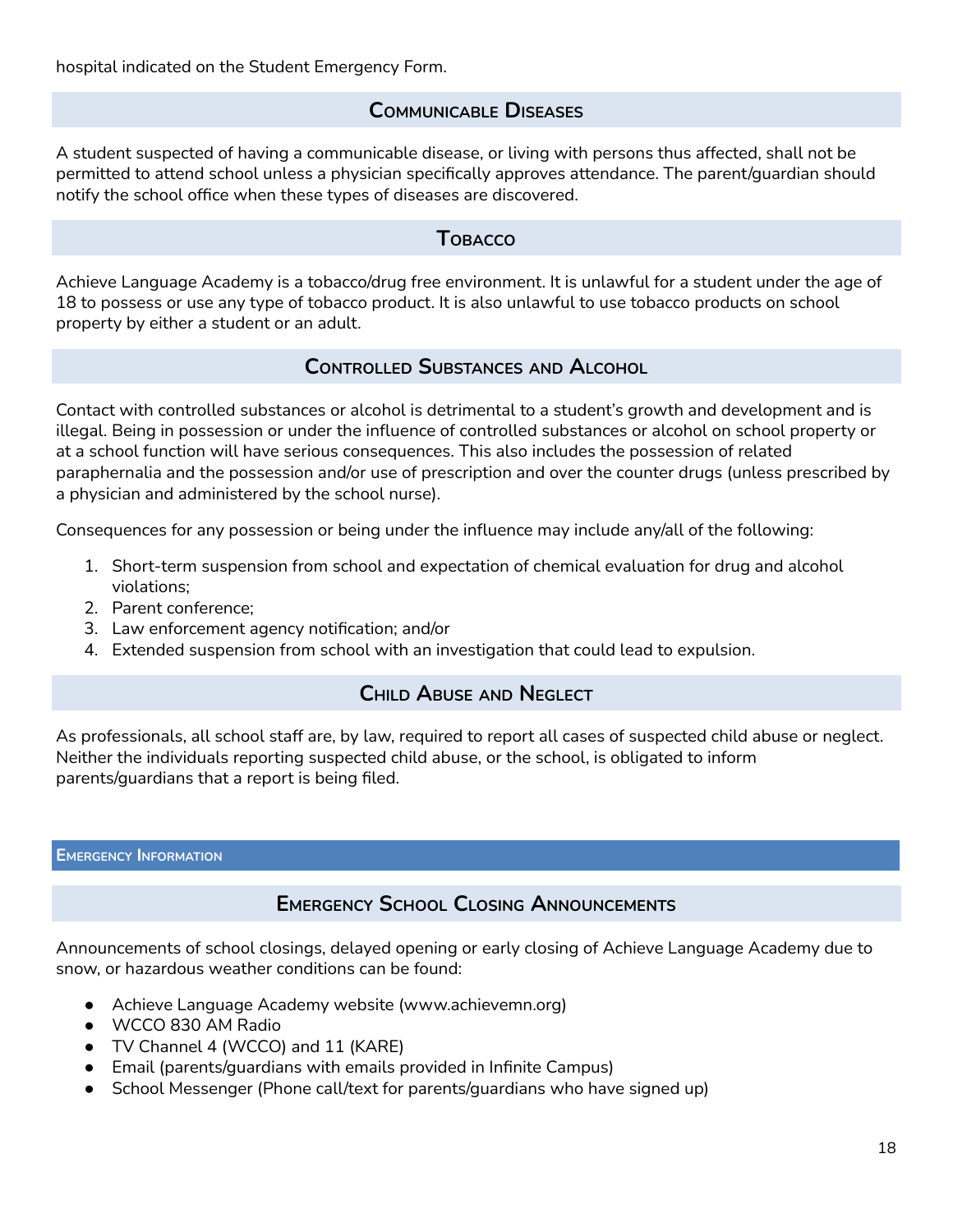### **School delays and closings will be shared beginning at 6:15 AM. Listen for Achieve Language Academy.**

If snow or bad weather begins after school is in session, school may be closed early to permit bussed students to be driven home before the roads become dangerous. Please check the sources listed above rather than calling the school, so that phones at the school can remain open for emergency calls. *Note: If the school is closed, the before and after childcare program will also be closed.*

### **SAFETY DRILLS – CRISIS MANAGEMENT PLAN**

<span id="page-19-0"></span>Fire, tornado, and lockdown drills will be held periodically according to state law. Students will be instructed in the proper procedures, which are posted in each room. Achieve Language Academy maintains a Crisis Management Plan (available on the school website) that details procedures to follow in case of emergencies, such as fire, tornado, and other dangerous situations.